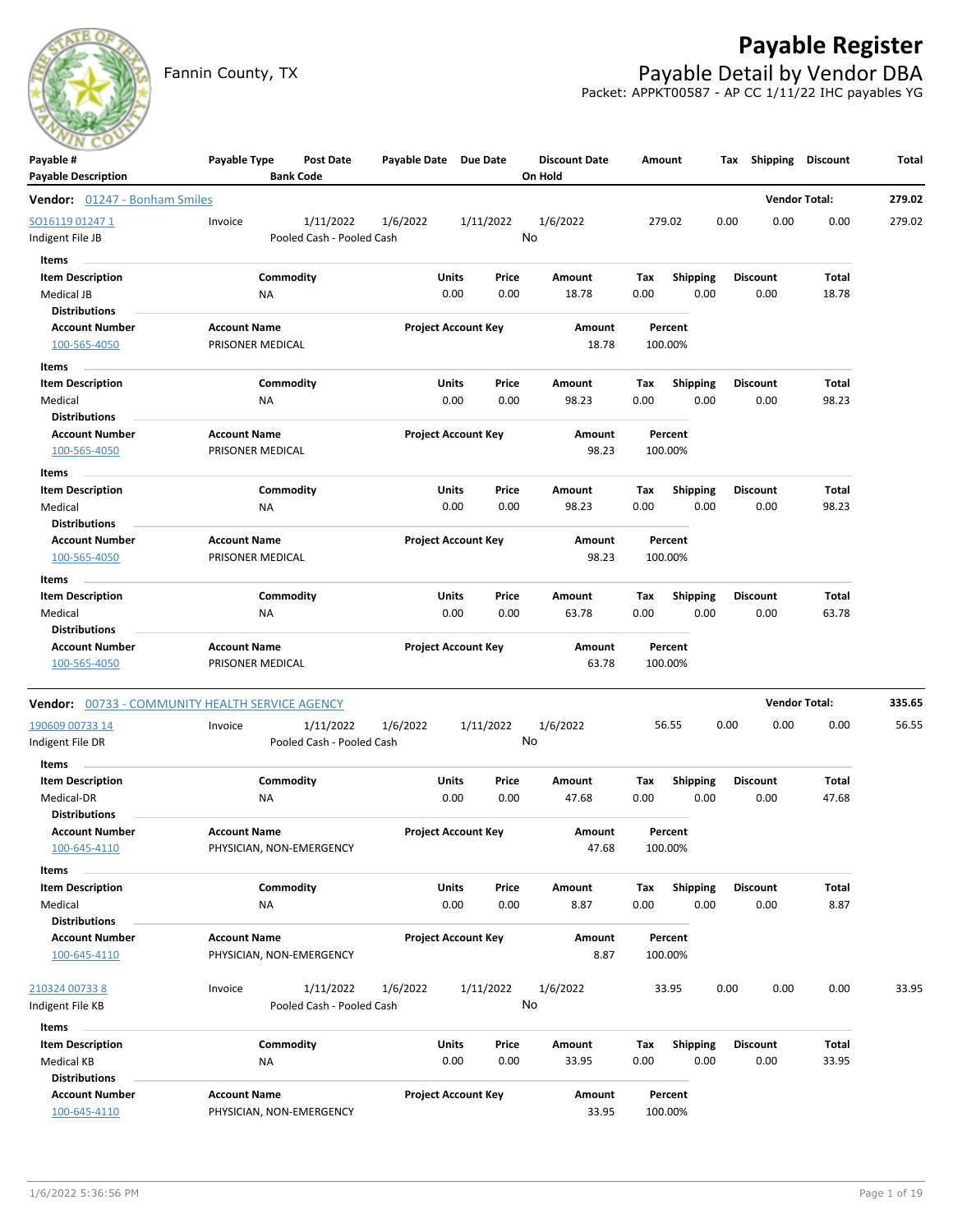| Payable Register                              |                                                 |                                    |                                |                      |             |                         |      |                         | Packet: APPKT00587 - AP CC 1/11/22 IHC payables YG |        |
|-----------------------------------------------|-------------------------------------------------|------------------------------------|--------------------------------|----------------------|-------------|-------------------------|------|-------------------------|----------------------------------------------------|--------|
| Payable #                                     | Payable Type                                    | Payable Date Due Date<br>Post Date |                                | <b>Discount Date</b> | Amount      |                         |      | Tax Shipping Discount   |                                                    | Total  |
| <b>Payable Description</b>                    | <b>Bank Code</b>                                |                                    |                                | On Hold              |             |                         |      |                         |                                                    |        |
| 221103 00733 2                                | Invoice                                         | 1/11/2022<br>1/6/2022              | 1/11/2022                      | 1/6/2022             |             | 75.09                   | 0.00 | 0.00                    | 0.00                                               | 75.09  |
| Indigent File AR                              |                                                 | Pooled Cash - Pooled Cash          |                                | No                   |             |                         |      |                         |                                                    |        |
| <b>Items</b>                                  |                                                 |                                    |                                |                      |             |                         |      |                         |                                                    |        |
| <b>Item Description</b>                       | Commodity                                       | Units                              | Price                          | Amount               | Tax         | <b>Shipping</b>         |      | <b>Discount</b>         | Total                                              |        |
| <b>Medical AR</b>                             | ΝA                                              |                                    | 0.00<br>0.00                   | 33.95                | 0.00        | 0.00                    |      | 0.00                    | 33.95                                              |        |
| <b>Distributions</b><br><b>Account Number</b> | <b>Account Name</b>                             |                                    | <b>Project Account Key</b>     | Amount               |             | Percent                 |      |                         |                                                    |        |
| 100-645-4110                                  | PHYSICIAN, NON-EMERGENCY                        |                                    |                                | 33.95                |             | 100.00%                 |      |                         |                                                    |        |
|                                               |                                                 |                                    |                                |                      |             |                         |      |                         |                                                    |        |
| Items<br><b>Item Description</b>              | Commodity                                       |                                    | Units<br>Price                 | Amount               | Tax         | <b>Shipping</b>         |      | <b>Discount</b>         | Total                                              |        |
| Medical                                       | ΝA                                              |                                    | 0.00<br>0.00                   | 8.16                 | 0.00        | 0.00                    |      | 0.00                    | 8.16                                               |        |
| <b>Distributions</b>                          |                                                 |                                    |                                |                      |             |                         |      |                         |                                                    |        |
| <b>Account Number</b>                         | <b>Account Name</b>                             |                                    | <b>Project Account Key</b>     | Amount               |             | Percent                 |      |                         |                                                    |        |
| 100-645-4110                                  | PHYSICIAN, NON-EMERGENCY                        |                                    |                                | 8.16                 |             | 100.00%                 |      |                         |                                                    |        |
| Items                                         |                                                 |                                    |                                |                      |             |                         |      |                         |                                                    |        |
| <b>Item Description</b>                       | Commodity                                       |                                    | Units<br>Price                 | Amount               | Tax         | <b>Shipping</b>         |      | <b>Discount</b>         | Total                                              |        |
| Medical                                       | NA                                              |                                    | 0.00<br>0.00                   | 14.11                | 0.00        | 0.00                    |      | 0.00                    | 14.11                                              |        |
| <b>Distributions</b>                          |                                                 |                                    |                                |                      |             |                         |      |                         |                                                    |        |
| <b>Account Number</b>                         | <b>Account Name</b>                             |                                    | <b>Project Account Key</b>     | Amount               |             | Percent                 |      |                         |                                                    |        |
| 100-645-4110                                  | PHYSICIAN, NON-EMERGENCY                        |                                    |                                | 14.11                |             | 100.00%                 |      |                         |                                                    |        |
| Items                                         |                                                 |                                    |                                |                      |             |                         |      |                         |                                                    |        |
| <b>Item Description</b>                       | Commodity                                       | Units                              | Price                          | Amount               | Tax         | <b>Shipping</b>         |      | <b>Discount</b>         | Total                                              |        |
| Medical                                       | <b>NA</b>                                       |                                    | 0.00<br>0.00                   | 10.00                | 0.00        | 0.00                    |      | 0.00                    | 10.00                                              |        |
| <b>Distributions</b>                          |                                                 |                                    |                                |                      |             |                         |      |                         |                                                    |        |
| <b>Account Number</b>                         | <b>Account Name</b>                             |                                    | <b>Project Account Key</b>     | Amount               |             | Percent                 |      |                         |                                                    |        |
| 100-645-4110                                  | PHYSICIAN, NON-EMERGENCY                        |                                    |                                | 10.00                |             | 100.00%                 |      |                         |                                                    |        |
| Items                                         |                                                 |                                    |                                |                      |             |                         |      |                         |                                                    |        |
| <b>Item Description</b>                       | Commodity                                       | Units                              | Price                          | Amount               | Тах         | <b>Shipping</b>         |      | <b>Discount</b>         | Total                                              |        |
| Medical<br><b>Distributions</b>               | NA                                              |                                    | 0.00<br>0.00                   | 8.87                 | 0.00        | 0.00                    |      | 0.00                    | 8.87                                               |        |
| <b>Account Number</b>                         | <b>Account Name</b>                             |                                    | <b>Project Account Key</b>     | Amount               |             | Percent                 |      |                         |                                                    |        |
| 100-645-4110                                  | PHYSICIAN, NON-EMERGENCY                        |                                    |                                | 8.87                 |             | 100.00%                 |      |                         |                                                    |        |
|                                               |                                                 |                                    |                                |                      |             |                         |      |                         |                                                    |        |
| 221104 00733 1                                | Invoice                                         | 1/11/2022<br>1/6/2022              | 1/11/2022                      | 1/6/2022             |             | 129.96                  | 0.00 | 0.00                    | 0.00                                               | 129.96 |
| Indigent File JN                              |                                                 | Pooled Cash - Pooled Cash          |                                | No                   |             |                         |      |                         |                                                    |        |
| Items                                         |                                                 |                                    |                                |                      |             |                         |      |                         |                                                    |        |
| <b>Item Description</b>                       | Commodity                                       |                                    | Units<br>Price                 | Amount               | Tax         | Shipping                |      | <b>Discount</b>         | Total                                              |        |
| Medical JN                                    | ΝA                                              |                                    | 0.00<br>0.00                   | 81.24                | 0.00        | 0.00                    |      | 0.00                    | 81.24                                              |        |
| <b>Distributions</b>                          |                                                 |                                    |                                |                      |             |                         |      |                         |                                                    |        |
| <b>Account Number</b><br>100-645-4110         | <b>Account Name</b><br>PHYSICIAN, NON-EMERGENCY |                                    | <b>Project Account Key</b>     | Amount<br>81.24      |             | Percent                 |      |                         |                                                    |        |
|                                               |                                                 |                                    |                                |                      |             | 100.00%                 |      |                         |                                                    |        |
| Items                                         |                                                 |                                    |                                |                      |             |                         |      |                         |                                                    |        |
| <b>Item Description</b><br>Medical            | Commodity<br>NA                                 |                                    | Units<br>Price<br>0.00<br>0.00 | Amount<br>8.16       | Tax<br>0.00 | <b>Shipping</b><br>0.00 |      | <b>Discount</b><br>0.00 | Total<br>8.16                                      |        |
| <b>Distributions</b>                          |                                                 |                                    |                                |                      |             |                         |      |                         |                                                    |        |
| <b>Account Number</b>                         | <b>Account Name</b>                             |                                    | <b>Project Account Key</b>     | Amount               |             | Percent                 |      |                         |                                                    |        |
| 100-645-4110                                  | PHYSICIAN, NON-EMERGENCY                        |                                    |                                | 8.16                 |             | 100.00%                 |      |                         |                                                    |        |
| Items                                         |                                                 |                                    |                                |                      |             |                         |      |                         |                                                    |        |
| <b>Item Description</b>                       | Commodity                                       |                                    | Units<br>Price                 | Amount               | Tax         | <b>Shipping</b>         |      | <b>Discount</b>         | Total                                              |        |
| Medical                                       | <b>NA</b>                                       |                                    | 0.00<br>0.00                   | 10.00                | 0.00        | 0.00                    |      | 0.00                    | 10.00                                              |        |
| <b>Distributions</b>                          |                                                 |                                    |                                |                      |             |                         |      |                         |                                                    |        |
| <b>Account Number</b>                         | <b>Account Name</b>                             |                                    | <b>Project Account Key</b>     | Amount               |             | Percent                 |      |                         |                                                    |        |
| 100-645-4110                                  | PHYSICIAN, NON-EMERGENCY                        |                                    |                                | 10.00                |             | 100.00%                 |      |                         |                                                    |        |
| Items                                         |                                                 |                                    |                                |                      |             |                         |      |                         |                                                    |        |
| <b>Item Description</b>                       | Commodity                                       |                                    | Units<br>Price                 | Amount               | Тах         | Shipping                |      | <b>Discount</b>         | Total                                              |        |
| Medical                                       | NA                                              |                                    | 0.00<br>0.00                   | 7.58                 | 0.00        | 0.00                    |      | 0.00                    | 7.58                                               |        |
| <b>Distributions</b>                          |                                                 |                                    |                                |                      |             |                         |      |                         |                                                    |        |
| <b>Account Number</b>                         | <b>Account Name</b>                             |                                    | <b>Project Account Key</b>     | Amount               |             | Percent                 |      |                         |                                                    |        |
| 100-645-4110                                  | PHYSICIAN, NON-EMERGENCY                        |                                    |                                | 7.58                 |             | 100.00%                 |      |                         |                                                    |        |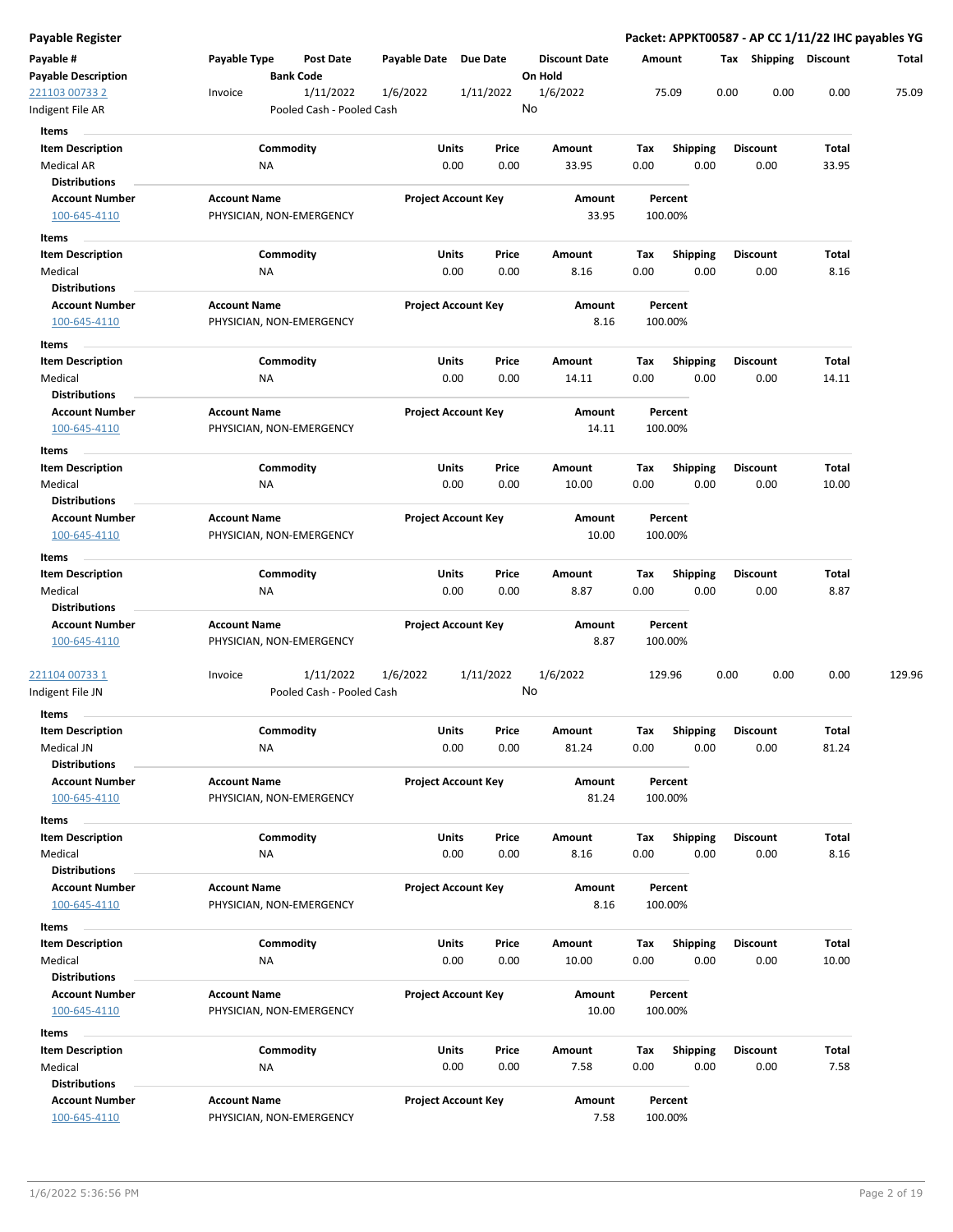| Payable #                                     | Payable Type<br><b>Post Date</b>                | Payable Date Due Date      |           | <b>Discount Date</b> | Amount      |                         | Tax Shipping            | <b>Discount</b>      | Total  |
|-----------------------------------------------|-------------------------------------------------|----------------------------|-----------|----------------------|-------------|-------------------------|-------------------------|----------------------|--------|
| <b>Payable Description</b>                    | <b>Bank Code</b>                                |                            |           | On Hold              |             |                         |                         |                      |        |
| Items                                         | Commodity                                       | Units                      | Price     |                      |             |                         |                         | Total                |        |
| <b>Item Description</b><br>Medical            | ΝA                                              | 0.00                       | 0.00      | Amount<br>14.11      | Tax<br>0.00 | <b>Shipping</b><br>0.00 | <b>Discount</b><br>0.00 | 14.11                |        |
| <b>Distributions</b>                          |                                                 |                            |           |                      |             |                         |                         |                      |        |
| <b>Account Number</b>                         | <b>Account Name</b>                             | <b>Project Account Key</b> |           | Amount               |             | Percent                 |                         |                      |        |
| 100-645-4110                                  | PHYSICIAN, NON-EMERGENCY                        |                            |           | 14.11                |             | 100.00%                 |                         |                      |        |
| Items                                         |                                                 |                            |           |                      |             |                         |                         |                      |        |
| <b>Item Description</b>                       | Commodity                                       | Units                      | Price     | Amount               | Tax         | <b>Shipping</b>         | <b>Discount</b>         | Total                |        |
| Medical                                       | NA                                              | 0.00                       | 0.00      | 8.87                 | 0.00        | 0.00                    | 0.00                    | 8.87                 |        |
| <b>Distributions</b>                          |                                                 |                            |           |                      |             |                         |                         |                      |        |
| <b>Account Number</b>                         | <b>Account Name</b>                             | <b>Project Account Key</b> |           | <b>Amount</b>        |             | Percent                 |                         |                      |        |
| 100-645-4110                                  | PHYSICIAN, NON-EMERGENCY                        |                            |           | 8.87                 |             | 100.00%                 |                         |                      |        |
| <u>221104 00733 2</u>                         | Invoice<br>1/11/2022                            | 1/6/2022                   | 1/11/2022 | 1/6/2022             |             | 40.10                   | 0.00<br>0.00            | 0.00                 | 40.10  |
| Indigent File JN                              | Pooled Cash - Pooled Cash                       |                            |           | No                   |             |                         |                         |                      |        |
| Items                                         |                                                 |                            |           |                      |             |                         |                         |                      |        |
| <b>Item Description</b>                       | Commodity                                       | Units                      | Price     | Amount               | Tax         | <b>Shipping</b>         | <b>Discount</b>         | Total                |        |
| Medical JN                                    | NA                                              | 0.00                       | 0.00      | 9.02                 | 0.00        | 0.00                    | 0.00                    | 9.02                 |        |
| <b>Distributions</b>                          |                                                 |                            |           |                      |             |                         |                         |                      |        |
| <b>Account Number</b>                         | <b>Account Name</b>                             | <b>Project Account Key</b> |           | Amount               |             | Percent                 |                         |                      |        |
| 100-645-4110                                  | PHYSICIAN, NON-EMERGENCY                        |                            |           | 9.02                 |             | 100.00%                 |                         |                      |        |
| Items                                         |                                                 |                            |           |                      |             |                         |                         |                      |        |
| <b>Item Description</b>                       | Commodity                                       | Units                      | Price     | Amount               | Tax         | Shipping                | <b>Discount</b>         | Total                |        |
| Medical                                       | NA                                              | 0.00                       | 0.00      | 10.41                | 0.00        | 0.00                    | 0.00                    | 10.41                |        |
| <b>Distributions</b><br><b>Account Number</b> | <b>Account Name</b>                             | <b>Project Account Key</b> |           | Amount               |             | Percent                 |                         |                      |        |
| 100-645-4110                                  | PHYSICIAN, NON-EMERGENCY                        |                            |           | 10.41                |             | 100.00%                 |                         |                      |        |
| Items                                         |                                                 |                            |           |                      |             |                         |                         |                      |        |
| <b>Item Description</b>                       | Commodity                                       | Units                      | Price     | Amount               | Tax         | <b>Shipping</b>         | <b>Discount</b>         | Total                |        |
| Medical                                       | NA                                              | 0.00                       | 0.00      | 11.99                | 0.00        | 0.00                    | 0.00                    | 11.99                |        |
| <b>Distributions</b>                          |                                                 |                            |           |                      |             |                         |                         |                      |        |
| <b>Account Number</b>                         | <b>Account Name</b>                             | <b>Project Account Key</b> |           | Amount               |             | Percent                 |                         |                      |        |
| 100-645-4110                                  | PHYSICIAN, NON-EMERGENCY                        |                            |           | 11.99                |             | 100.00%                 |                         |                      |        |
| Items                                         |                                                 |                            |           |                      |             |                         |                         |                      |        |
| <b>Item Description</b>                       | Commodity                                       | Units                      | Price     | Amount               | Tax         | <b>Shipping</b>         | <b>Discount</b>         | Total                |        |
| Medical                                       | NA                                              | 0.00                       | 0.00      | 8.68                 | 0.00        | 0.00                    | 0.00                    | 8.68                 |        |
| <b>Distributions</b>                          |                                                 |                            |           |                      |             |                         |                         |                      |        |
| <b>Account Number</b><br>100-645-4110         | <b>Account Name</b><br>PHYSICIAN, NON-EMERGENCY | <b>Project Account Key</b> |           | Amount<br>8.68       |             | Percent<br>100.00%      |                         |                      |        |
|                                               |                                                 |                            |           |                      |             |                         |                         |                      |        |
| Vendor: 01205 - CONCORD NORTH TEXAS           |                                                 |                            |           |                      |             |                         |                         | <b>Vendor Total:</b> | 195.61 |
| SO41364 01205 1                               | Invoice                                         | 1/6/2022                   |           | 1/6/2022             |             | 81.24                   | 0.00<br>0.00            | 0.00                 | 81.24  |
| Indigent File BF                              | 1/11/2022<br>Pooled Cash - Pooled Cash          |                            | 1/11/2022 | No                   |             |                         |                         |                      |        |
|                                               |                                                 |                            |           |                      |             |                         |                         |                      |        |
| Items<br><b>Item Description</b>              | Commodity                                       | Units                      | Price     | Amount               | Tax         | <b>Shipping</b>         | <b>Discount</b>         | <b>Total</b>         |        |
| Medical BF                                    | NA                                              | 0.00                       | 0.00      | 81.24                | 0.00        | 0.00                    | 0.00                    | 81.24                |        |
| <b>Distributions</b>                          |                                                 |                            |           |                      |             |                         |                         |                      |        |
| <b>Account Number</b>                         | <b>Account Name</b>                             | <b>Project Account Key</b> |           | Amount               |             | Percent                 |                         |                      |        |
| 100-565-4050                                  | PRISONER MEDICAL                                |                            |           | 81.24                |             | 100.00%                 |                         |                      |        |
|                                               |                                                 |                            |           |                      |             |                         |                         |                      |        |
| SO41406 01205 1                               | Invoice<br>1/11/2022                            | 1/6/2022                   | 1/11/2022 | 1/6/2022             |             | 114.37                  | 0.00<br>0.00            | 0.00                 | 114.37 |
| Indigent File JD                              | Pooled Cash - Pooled Cash                       |                            |           | No                   |             |                         |                         |                      |        |
| Items                                         |                                                 |                            |           |                      |             |                         |                         |                      |        |
| <b>Item Description</b><br>Medical JD         | Commodity                                       | Units<br>0.00              | Price     | Amount               | Tax<br>0.00 | <b>Shipping</b><br>0.00 | <b>Discount</b><br>0.00 | Total<br>101.00      |        |
| <b>Distributions</b>                          | ΝA                                              |                            | 0.00      | 101.00               |             |                         |                         |                      |        |
| <b>Account Number</b>                         | <b>Account Name</b>                             | <b>Project Account Key</b> |           | Amount               |             | Percent                 |                         |                      |        |
| 100-565-4050                                  | PRISONER MEDICAL                                |                            |           | 101.00               |             | 100.00%                 |                         |                      |        |
|                                               |                                                 |                            |           |                      |             |                         |                         |                      |        |

 $\overline{a}$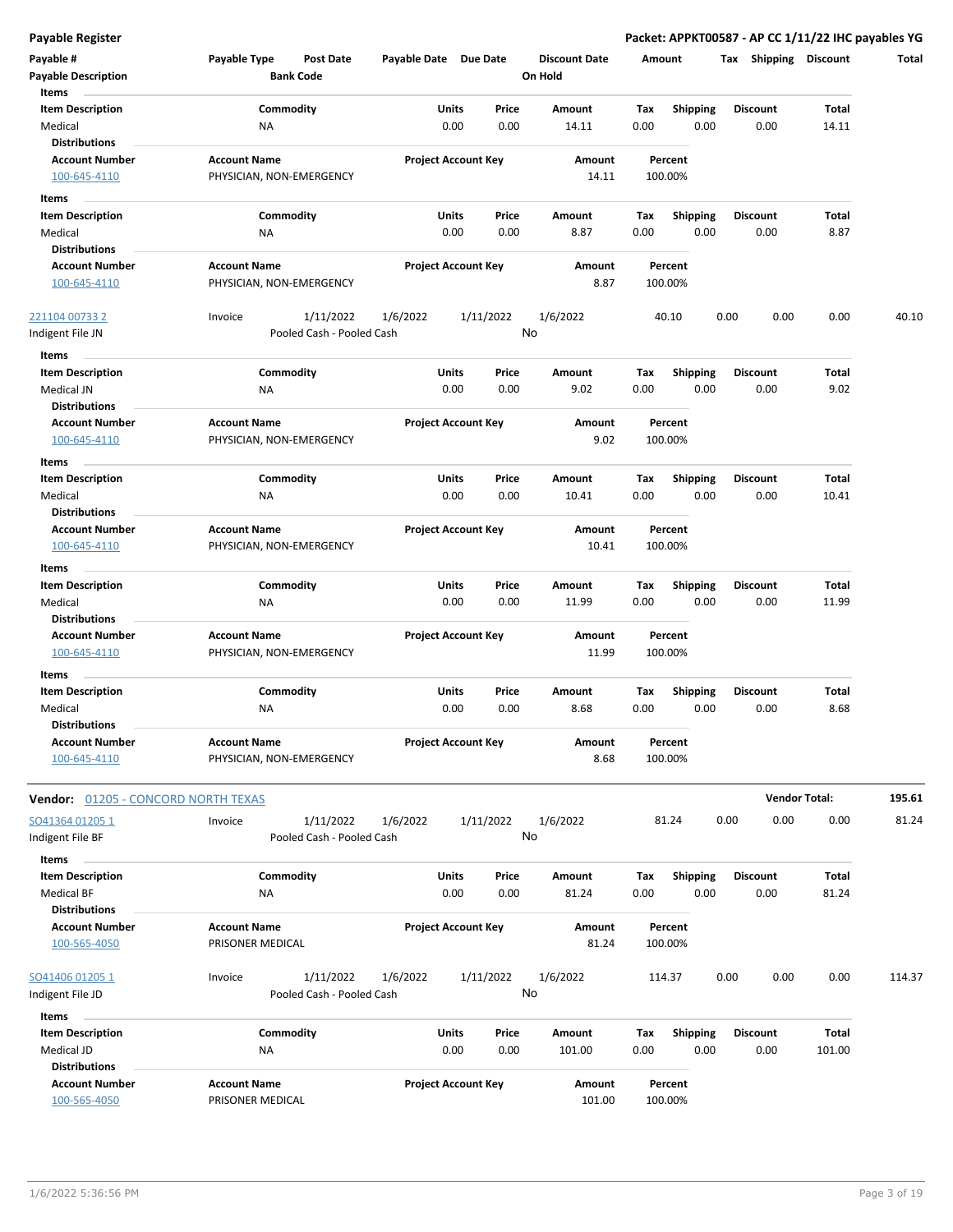| Payable #<br><b>Payable Description</b><br>Items              | Payable Type<br>Post Date<br><b>Bank Code</b>     | Payable Date Due Date      |                 | <b>Discount Date</b><br>On Hold | Amount                                 |                 |      | Tax Shipping Discount | Total    |
|---------------------------------------------------------------|---------------------------------------------------|----------------------------|-----------------|---------------------------------|----------------------------------------|-----------------|------|-----------------------|----------|
| <b>Item Description</b><br>Medical<br><b>Distributions</b>    | Commodity<br>ΝA                                   | Units<br>0.00              | Price<br>0.00   | Amount<br>6.95                  | Shipping<br>Tax<br>0.00<br>0.00        | <b>Discount</b> | 0.00 | Total<br>6.95         |          |
| <b>Account Number</b><br>100-565-4050                         | <b>Account Name</b><br>PRISONER MEDICAL           | <b>Project Account Key</b> |                 | Amount<br>6.95                  | Percent<br>100.00%                     |                 |      |                       |          |
| Items<br><b>Item Description</b>                              | Commodity                                         | Units                      | Price           | Amount                          | Tax                                    | <b>Discount</b> |      | Total                 |          |
| Medical<br><b>Distributions</b>                               | NA                                                | 0.00                       | 0.00            | 6.42                            | <b>Shipping</b><br>0.00<br>0.00        |                 | 0.00 | 6.42                  |          |
| <b>Account Number</b><br>100-565-4050                         | <b>Account Name</b><br>PRISONER MEDICAL           | <b>Project Account Key</b> |                 | Amount<br>6.42                  | Percent<br>100.00%                     |                 |      |                       |          |
| Vendor: 01223 - CONCORD RADIOLOGY                             |                                                   |                            |                 |                                 |                                        |                 |      | <b>Vendor Total:</b>  | 114.41   |
| 190609 01223 1<br>Indigent File DR                            | 1/11/2022<br>Invoice<br>Pooled Cash - Pooled Cash | 1/6/2022                   | 1/11/2022<br>No | 1/6/2022                        | 75.38                                  | 0.00            | 0.00 | 0.00                  | 75.38    |
| Items<br><b>Item Description</b><br><b>Medical DR</b>         | Commodity<br>ΝA                                   | Units<br>0.00              | Price<br>0.00   | Amount<br>75.38                 | <b>Shipping</b><br>Tax<br>0.00<br>0.00 | <b>Discount</b> | 0.00 | <b>Total</b><br>75.38 |          |
| <b>Distributions</b><br><b>Account Number</b><br>100-645-4110 | <b>Account Name</b><br>PHYSICIAN, NON-EMERGENCY   | <b>Project Account Key</b> |                 | Amount<br>75.38                 | Percent<br>100.00%                     |                 |      |                       |          |
| SO19103 01223 1                                               | Invoice<br>1/11/2022                              | 1/6/2022                   | 1/11/2022       | 1/6/2022                        | 32.08                                  | 0.00            | 0.00 | 0.00                  | 32.08    |
| Indigent File KA<br>Items                                     | Pooled Cash - Pooled Cash                         |                            | No              |                                 |                                        |                 |      |                       |          |
| <b>Item Description</b><br><b>Medical KA</b>                  | Commodity<br>NA                                   | Units<br>0.00              | Price<br>0.00   | Amount<br>32.08                 | Shipping<br>Tax<br>0.00<br>0.00        | <b>Discount</b> | 0.00 | Total<br>32.08        |          |
| <b>Distributions</b>                                          |                                                   |                            |                 |                                 |                                        |                 |      |                       |          |
| <b>Account Number</b><br>100-565-4050                         | <b>Account Name</b><br>PRISONER MEDICAL           | <b>Project Account Key</b> |                 | Amount<br>32.08                 | Percent<br>100.00%                     |                 |      |                       |          |
| <u>SO19103 01223 2</u><br>ndigent File KA                     | 1/11/2022<br>Invoice<br>Pooled Cash - Pooled Cash | 1/6/2022                   | 1/11/2022<br>No | 1/6/2022                        | 6.95                                   | 0.00            | 0.00 | 0.00                  | 6.95     |
| Items<br><b>Item Description</b><br>Medical KA                | Commodity<br>ΝA                                   | Units<br>0.00              | Price<br>0.00   | Amount<br>6.95                  | <b>Shipping</b><br>Tax<br>0.00<br>0.00 | <b>Discount</b> | 0.00 | Total<br>6.95         |          |
| Distributions<br><b>Account Number</b><br>100-565-4050        | <b>Account Name</b><br>PRISONER MEDICAL           | <b>Project Account Key</b> |                 | Amount<br>6.95                  | Percent<br>100.00%                     |                 |      |                       |          |
| Vendor: 00965 - DATA RX MANAGEMENT                            |                                                   |                            |                 |                                 |                                        |                 |      | <b>Vendor Total:</b>  | 1,223.35 |
| 170305 00965 35<br>Indigent File JM                           | Invoice<br>1/11/2022<br>Pooled Cash - Pooled Cash | 1/6/2022                   | 1/11/2022<br>No | 1/6/2022                        | 72.52                                  | 0.00            | 0.00 | 0.00                  | 72.52    |
| Items<br><b>Item Description</b><br>Medical JM                | Commodity<br>NA                                   | Units<br>0.00              | Price<br>0.00   | Amount<br>72.52                 | Tax<br><b>Shipping</b><br>0.00<br>0.00 | <b>Discount</b> | 0.00 | Total<br>72.52        |          |
| <b>Distributions</b><br><b>Account Number</b><br>100-645-4120 | <b>Account Name</b><br>PRESCRIPTIONS, DRUGS       | <b>Project Account Key</b> |                 | Amount<br>72.52                 | Percent<br>100.00%                     |                 |      |                       |          |
| 190609 00965 8<br>Indigent File DR                            | 1/11/2022<br>Invoice<br>Pooled Cash - Pooled Cash | 1/6/2022                   | 1/11/2022<br>No | 1/6/2022                        | 93.96                                  | 0.00            | 0.00 | 0.00                  | 93.96    |
| Items<br><b>Item Description</b><br>Medical DR                | Commodity<br>NA                                   | <b>Units</b><br>0.00       | Price<br>0.00   | Amount<br>66.90                 | Shipping<br>Tax<br>0.00<br>0.00        | <b>Discount</b> | 0.00 | Total<br>66.90        |          |
| <b>Distributions</b><br><b>Account Number</b><br>100-645-4120 | <b>Account Name</b><br>PRESCRIPTIONS, DRUGS       | <b>Project Account Key</b> |                 | Amount<br>66.90                 | Percent<br>100.00%                     |                 |      |                       |          |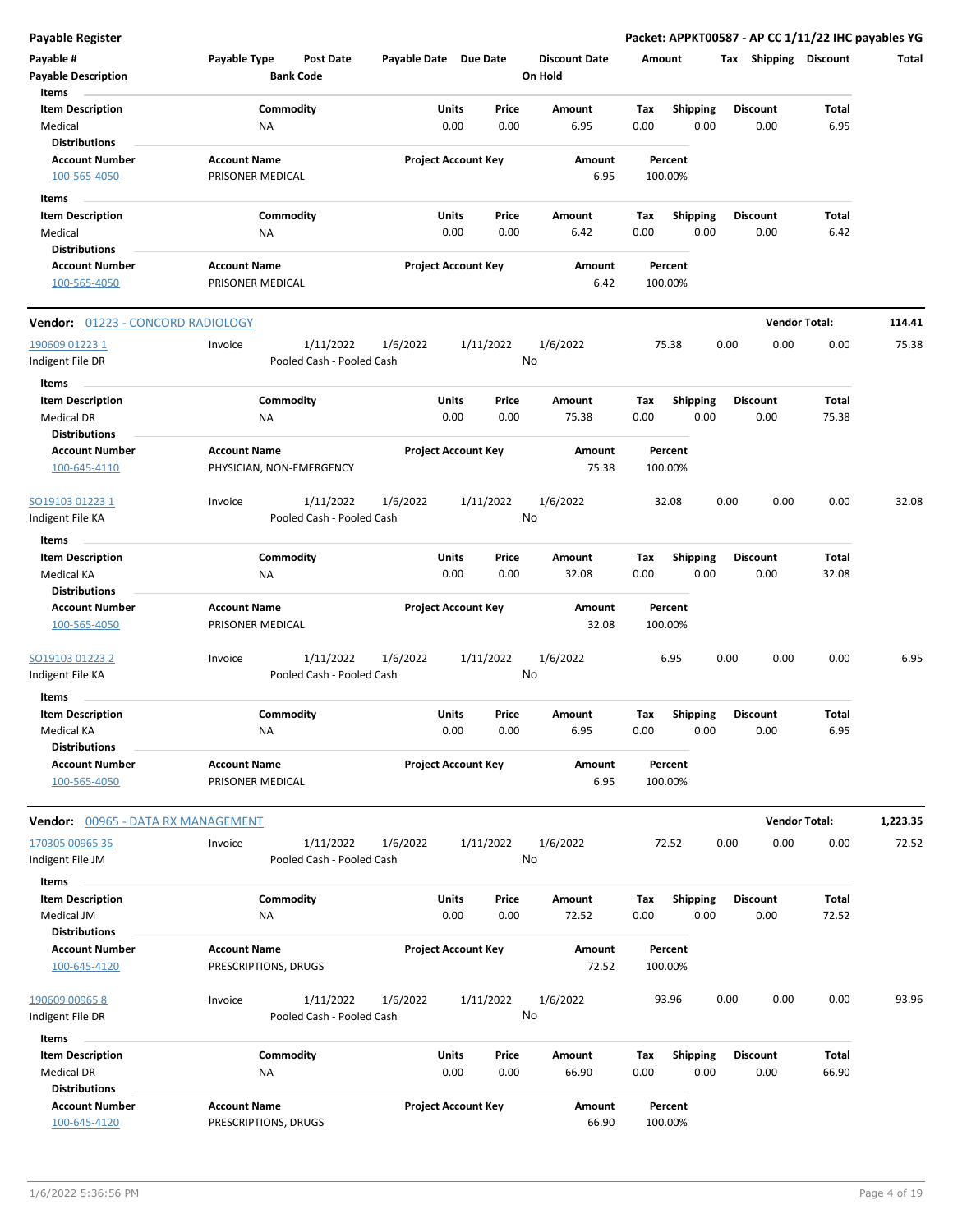| Payable #                  | Payable Type         | <b>Post Date</b>          | Payable Date Due Date |                            |           | <b>Discount Date</b> |      | Amount          | Tax             | Shipping | <b>Discount</b> | Total  |
|----------------------------|----------------------|---------------------------|-----------------------|----------------------------|-----------|----------------------|------|-----------------|-----------------|----------|-----------------|--------|
| <b>Payable Description</b> |                      | <b>Bank Code</b>          |                       |                            |           | On Hold              |      |                 |                 |          |                 |        |
| Items                      |                      |                           |                       |                            |           |                      |      |                 |                 |          |                 |        |
| <b>Item Description</b>    |                      | Commodity                 |                       | Units                      | Price     | Amount               | Tax  | <b>Shipping</b> | <b>Discount</b> |          | Total           |        |
| Medical                    | NA                   |                           |                       | 0.00                       | 0.00      | 27.06                | 0.00 | 0.00            |                 | 0.00     | 27.06           |        |
| <b>Distributions</b>       |                      |                           |                       |                            |           |                      |      |                 |                 |          |                 |        |
| <b>Account Number</b>      | <b>Account Name</b>  |                           |                       | <b>Project Account Key</b> |           | Amount               |      | Percent         |                 |          |                 |        |
| 100-645-4120               | PRESCRIPTIONS, DRUGS |                           |                       |                            |           | 27.06                |      | 100.00%         |                 |          |                 |        |
|                            |                      |                           |                       |                            |           |                      |      |                 |                 |          |                 |        |
| 210118 00965 8             | Invoice              | 1/11/2022                 | 1/6/2022              |                            | 1/11/2022 | 1/6/2022             |      | 64.62           | 0.00            | 0.00     | 0.00            | 64.62  |
| Indigent File GY           |                      | Pooled Cash - Pooled Cash |                       |                            |           | No                   |      |                 |                 |          |                 |        |
|                            |                      |                           |                       |                            |           |                      |      |                 |                 |          |                 |        |
| Items                      |                      |                           |                       |                            |           |                      |      |                 |                 |          |                 |        |
| <b>Item Description</b>    |                      | Commodity                 |                       | Units                      | Price     | Amount               | Tax  | <b>Shipping</b> | <b>Discount</b> |          | Total           |        |
| <b>Medical GY</b>          | ΝA                   |                           |                       | 0.00                       | 0.00      | 64.62                | 0.00 | 0.00            |                 | 0.00     | 64.62           |        |
| <b>Distributions</b>       |                      |                           |                       |                            |           |                      |      |                 |                 |          |                 |        |
| <b>Account Number</b>      | <b>Account Name</b>  |                           |                       | <b>Project Account Key</b> |           | Amount               |      | Percent         |                 |          |                 |        |
| 100-645-4120               | PRESCRIPTIONS, DRUGS |                           |                       |                            |           | 64.62                |      | 100.00%         |                 |          |                 |        |
|                            |                      |                           |                       |                            |           |                      |      |                 |                 |          |                 |        |
| 210324 00965 14            | Invoice              | 1/11/2022                 | 1/6/2022              |                            | 1/11/2022 | 1/6/2022             |      | 270.43          | 0.00            | 0.00     | 0.00            | 270.43 |
| Indigent File KB           |                      | Pooled Cash - Pooled Cash |                       |                            |           | No                   |      |                 |                 |          |                 |        |
| Items                      |                      |                           |                       |                            |           |                      |      |                 |                 |          |                 |        |
| <b>Item Description</b>    |                      | Commodity                 |                       | Units                      | Price     | Amount               | Tax  | <b>Shipping</b> | <b>Discount</b> |          | Total           |        |
| <b>Medical KB</b>          | ΝA                   |                           |                       | 0.00                       | 0.00      | 58.06                | 0.00 | 0.00            |                 | 0.00     | 58.06           |        |
| <b>Distributions</b>       |                      |                           |                       |                            |           |                      |      |                 |                 |          |                 |        |
| <b>Account Number</b>      | <b>Account Name</b>  |                           |                       | <b>Project Account Key</b> |           | Amount               |      | Percent         |                 |          |                 |        |
| 100-645-4120               | PRESCRIPTIONS, DRUGS |                           |                       |                            |           | 58.06                |      | 100.00%         |                 |          |                 |        |
|                            |                      |                           |                       |                            |           |                      |      |                 |                 |          |                 |        |
| Items                      |                      |                           |                       |                            |           |                      |      |                 |                 |          |                 |        |
| <b>Item Description</b>    |                      | Commodity                 |                       | Units                      | Price     | Amount               | Tax  | <b>Shipping</b> | <b>Discount</b> |          | Total           |        |
| Medical                    | NA                   |                           |                       | 0.00                       | 0.00      | 107.03               | 0.00 | 0.00            |                 | 0.00     | 107.03          |        |
| <b>Distributions</b>       |                      |                           |                       |                            |           |                      |      |                 |                 |          |                 |        |
| <b>Account Number</b>      | <b>Account Name</b>  |                           |                       | <b>Project Account Key</b> |           | Amount               |      | Percent         |                 |          |                 |        |
| 100-645-4120               | PRESCRIPTIONS, DRUGS |                           |                       |                            |           | 107.03               |      | 100.00%         |                 |          |                 |        |
| Items                      |                      |                           |                       |                            |           |                      |      |                 |                 |          |                 |        |
| <b>Item Description</b>    |                      | Commodity                 |                       | Units                      | Price     | Amount               | Tax  | <b>Shipping</b> | <b>Discount</b> |          | Total           |        |
| Medical                    | ΝA                   |                           |                       | 0.00                       | 0.00      | 105.34               | 0.00 | 0.00            |                 | 0.00     | 105.34          |        |
| <b>Distributions</b>       |                      |                           |                       |                            |           |                      |      |                 |                 |          |                 |        |
| <b>Account Number</b>      | <b>Account Name</b>  |                           |                       | <b>Project Account Key</b> |           | Amount               |      | Percent         |                 |          |                 |        |
| 100-645-4120               | PRESCRIPTIONS, DRUGS |                           |                       |                            |           | 105.34               |      | 100.00%         |                 |          |                 |        |
|                            |                      |                           |                       |                            |           |                      |      |                 |                 |          |                 |        |
| 210426 00965 7             | Invoice              | 1/11/2022                 | 1/6/2022              |                            | 1/11/2022 | 1/6/2022             |      | 107.03          | 0.00            | 0.00     | 0.00            | 107.03 |
| Indigent File SC           |                      | Pooled Cash - Pooled Cash |                       |                            |           | <b>No</b>            |      |                 |                 |          |                 |        |
| <b>Items</b>               |                      |                           |                       |                            |           |                      |      |                 |                 |          |                 |        |
| <b>Item Description</b>    |                      | Commodity                 |                       | Units                      | Price     | Amount               | Tax  | <b>Shipping</b> | <b>Discount</b> |          | Total           |        |
| Medical SC                 | ΝA                   |                           |                       | 0.00                       | 0.00      | 107.03               | 0.00 | 0.00            |                 | 0.00     | 107.03          |        |
| <b>Distributions</b>       |                      |                           |                       |                            |           |                      |      |                 |                 |          |                 |        |
|                            |                      |                           |                       |                            |           |                      |      |                 |                 |          |                 |        |
| <b>Account Number</b>      | <b>Account Name</b>  |                           |                       | <b>Project Account Key</b> |           | Amount               |      | Percent         |                 |          |                 |        |
| 100-645-4120               | PRESCRIPTIONS, DRUGS |                           |                       |                            |           | 107.03               |      | 100.00%         |                 |          |                 |        |
|                            | Invoice              |                           |                       |                            |           |                      |      |                 | 0.00            |          | 0.00            |        |
| 210635 00965 6             |                      | 1/11/2022                 | 1/6/2022              |                            | 1/11/2022 | 1/6/2022<br>No       |      | 37.70           |                 | 0.00     |                 | 37.70  |
| Indigent File TW           |                      | Pooled Cash - Pooled Cash |                       |                            |           |                      |      |                 |                 |          |                 |        |
| Items                      |                      |                           |                       |                            |           |                      |      |                 |                 |          |                 |        |
| <b>Item Description</b>    |                      | Commodity                 |                       | Units                      | Price     | Amount               | Tax  | Shipping        | <b>Discount</b> |          | Total           |        |
| Medical TW                 | NA                   |                           |                       | 0.00                       | 0.00      | 37.70                | 0.00 | 0.00            |                 | 0.00     | 37.70           |        |
| <b>Distributions</b>       |                      |                           |                       |                            |           |                      |      |                 |                 |          |                 |        |
| <b>Account Number</b>      | <b>Account Name</b>  |                           |                       | <b>Project Account Key</b> |           | Amount               |      | Percent         |                 |          |                 |        |
| 100-645-4120               | PRESCRIPTIONS, DRUGS |                           |                       |                            |           | 37.70                |      | 100.00%         |                 |          |                 |        |
|                            |                      |                           |                       |                            |           |                      |      |                 |                 |          |                 |        |
| 210638 00965 3             | Invoice              | 1/11/2022                 | 1/6/2022              |                            | 1/11/2022 | 1/6/2022             |      | 180.54          | 0.00            | 0.00     | 0.00            | 180.54 |
| Indigent File CH           |                      | Pooled Cash - Pooled Cash |                       |                            |           | No                   |      |                 |                 |          |                 |        |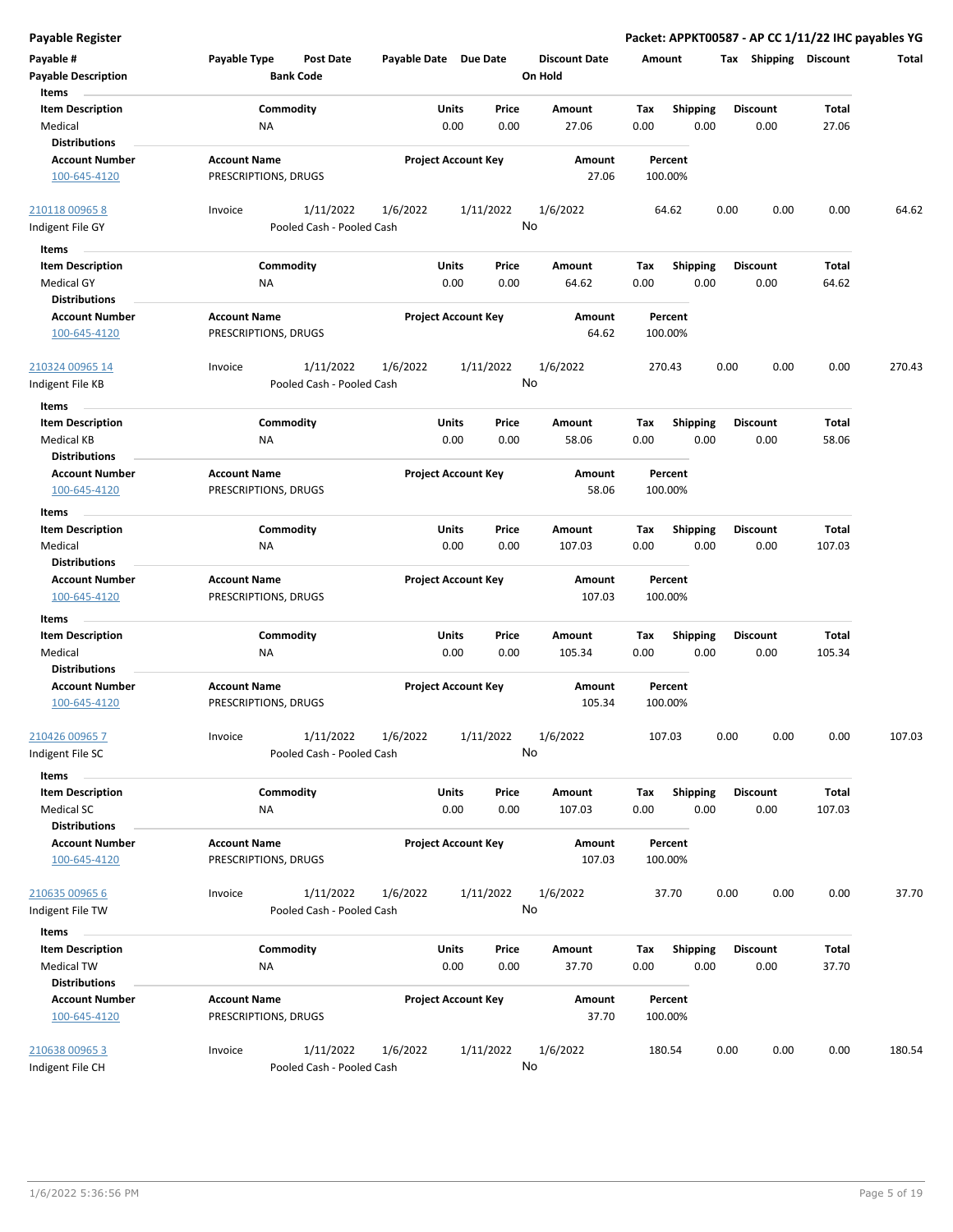| Payable #<br><b>Payable Description</b>                       | Payable Type<br><b>Bank Code</b>            | Post Date                              | Payable Date Due Date |                                | <b>Discount Date</b><br>On Hold |             | Amount                  | Shipping<br>Tax         | <b>Discount</b> | Total  |
|---------------------------------------------------------------|---------------------------------------------|----------------------------------------|-----------------------|--------------------------------|---------------------------------|-------------|-------------------------|-------------------------|-----------------|--------|
| Items<br><b>Item Description</b><br><b>Medical CH</b>         | Commodity<br>ΝA                             |                                        |                       | Units<br>Price<br>0.00<br>0.00 | Amount<br>127.29                | Tax<br>0.00 | <b>Shipping</b><br>0.00 | <b>Discount</b><br>0.00 | Total<br>127.29 |        |
| <b>Distributions</b><br><b>Account Number</b><br>100-645-4120 | <b>Account Name</b><br>PRESCRIPTIONS, DRUGS |                                        |                       | <b>Project Account Key</b>     | Amount<br>127.29                |             | Percent<br>100.00%      |                         |                 |        |
| Items                                                         |                                             |                                        |                       |                                |                                 |             |                         |                         |                 |        |
| <b>Item Description</b><br>Medical                            | Commodity<br>NA                             |                                        |                       | Units<br>Price<br>0.00<br>0.00 | Amount<br>53.25                 | Тах<br>0.00 | <b>Shipping</b><br>0.00 | <b>Discount</b><br>0.00 | Total<br>53.25  |        |
| <b>Distributions</b><br><b>Account Number</b>                 | <b>Account Name</b>                         |                                        |                       | <b>Project Account Key</b>     | Amount                          |             | Percent                 |                         |                 |        |
| 100-645-4120                                                  | PRESCRIPTIONS, DRUGS                        |                                        |                       |                                | 53.25                           |             | 100.00%                 |                         |                 |        |
| 220901 00965 3<br>Indigent File TM                            | Invoice                                     | 1/11/2022<br>Pooled Cash - Pooled Cash | 1/6/2022              | 1/11/2022                      | 1/6/2022<br>No                  |             | 103.60                  | 0.00<br>0.00            | 0.00            | 103.60 |
| Items                                                         |                                             |                                        |                       |                                |                                 |             |                         |                         |                 |        |
| <b>Item Description</b><br>Medical TM<br>Distributions        | Commodity<br><b>NA</b>                      |                                        |                       | Units<br>Price<br>0.00<br>0.00 | Amount<br>74.86                 | Tax<br>0.00 | <b>Shipping</b><br>0.00 | <b>Discount</b><br>0.00 | Total<br>74.86  |        |
| <b>Account Number</b><br>100-645-4120                         | <b>Account Name</b><br>PRESCRIPTIONS, DRUGS |                                        |                       | <b>Project Account Key</b>     | Amount<br>74.86                 |             | Percent<br>100.00%      |                         |                 |        |
| Items<br><b>Item Description</b>                              | Commodity                                   |                                        |                       | Units<br>Price                 | Amount                          | Tax         | <b>Shipping</b>         | <b>Discount</b>         | Total           |        |
| Medical<br><b>Distributions</b>                               | NA                                          |                                        |                       | 0.00<br>0.00                   | 28.74                           | 0.00        | 0.00                    | 0.00                    | 28.74           |        |
| <b>Account Number</b><br>100-645-4120                         | <b>Account Name</b><br>PRESCRIPTIONS, DRUGS |                                        |                       | <b>Project Account Key</b>     | Amount<br>28.74                 |             | Percent<br>100.00%      |                         |                 |        |
| 221104 00965 1<br>Indigent File JN                            | Invoice                                     | 1/11/2022<br>Pooled Cash - Pooled Cash | 1/6/2022              | 1/11/2022                      | 1/6/2022<br>No                  |             | 133.94                  | 0.00<br>0.00            | 0.00            | 133.94 |
| Items                                                         |                                             |                                        |                       |                                |                                 |             |                         |                         |                 |        |
| <b>Item Description</b><br>Medical JN<br><b>Distributions</b> | Commodity<br>ΝA                             |                                        |                       | Units<br>Price<br>0.00<br>0.00 | Amount<br>106.88                | Tax<br>0.00 | <b>Shipping</b><br>0.00 | <b>Discount</b><br>0.00 | Total<br>106.88 |        |
| <b>Account Number</b><br>100-645-4120                         | <b>Account Name</b><br>PRESCRIPTIONS, DRUGS |                                        |                       | <b>Project Account Key</b>     | Amount<br>106.88                |             | Percent<br>100.00%      |                         |                 |        |
| Items                                                         |                                             |                                        |                       |                                |                                 |             |                         |                         |                 |        |
| Item Description<br>Medical<br><b>Distributions</b>           | Commodity<br><b>NA</b>                      |                                        |                       | Units<br>Price<br>0.00<br>0.00 | Amount<br>27.06                 | Tax<br>0.00 | <b>Shipping</b><br>0.00 | <b>Discount</b><br>0.00 | Total<br>27.06  |        |
| <b>Account Number</b><br>100-645-4120                         | <b>Account Name</b><br>PRESCRIPTIONS, DRUGS |                                        |                       | <b>Project Account Key</b>     | Amount<br>27.06                 |             | Percent<br>100.00%      |                         |                 |        |
| 930026 00965 94<br>Indigent File MR                           | Invoice                                     | 1/11/2022<br>Pooled Cash - Pooled Cash | 1/6/2022              | 1/11/2022                      | 1/6/2022<br>No                  |             | 159.01                  | 0.00<br>0.00            | 0.00            | 159.01 |
| Items<br><b>Item Description</b>                              | Commodity                                   |                                        |                       | Units<br>Price                 | Amount                          | Тах         | <b>Shipping</b>         | <b>Discount</b>         | Total           |        |
| Medical MR<br><b>Distributions</b>                            | NA                                          |                                        |                       | 0.00<br>0.00                   | 19.55                           | 0.00        | 0.00                    | 0.00                    | 19.55           |        |
| <b>Account Number</b><br>100-645-4120                         | <b>Account Name</b><br>PRESCRIPTIONS, DRUGS |                                        |                       | <b>Project Account Key</b>     | Amount<br>19.55                 |             | Percent<br>100.00%      |                         |                 |        |
| Items                                                         |                                             |                                        |                       |                                |                                 |             |                         |                         |                 |        |
| <b>Item Description</b><br>Medical<br><b>Distributions</b>    | Commodity<br>NA                             |                                        |                       | Units<br>Price<br>0.00<br>0.00 | Amount<br>72.52                 | Tax<br>0.00 | <b>Shipping</b><br>0.00 | <b>Discount</b><br>0.00 | Total<br>72.52  |        |
| <b>Account Number</b><br>100-645-4120                         | <b>Account Name</b><br>PRESCRIPTIONS, DRUGS |                                        |                       | <b>Project Account Key</b>     | Amount<br>72.52                 |             | Percent<br>100.00%      |                         |                 |        |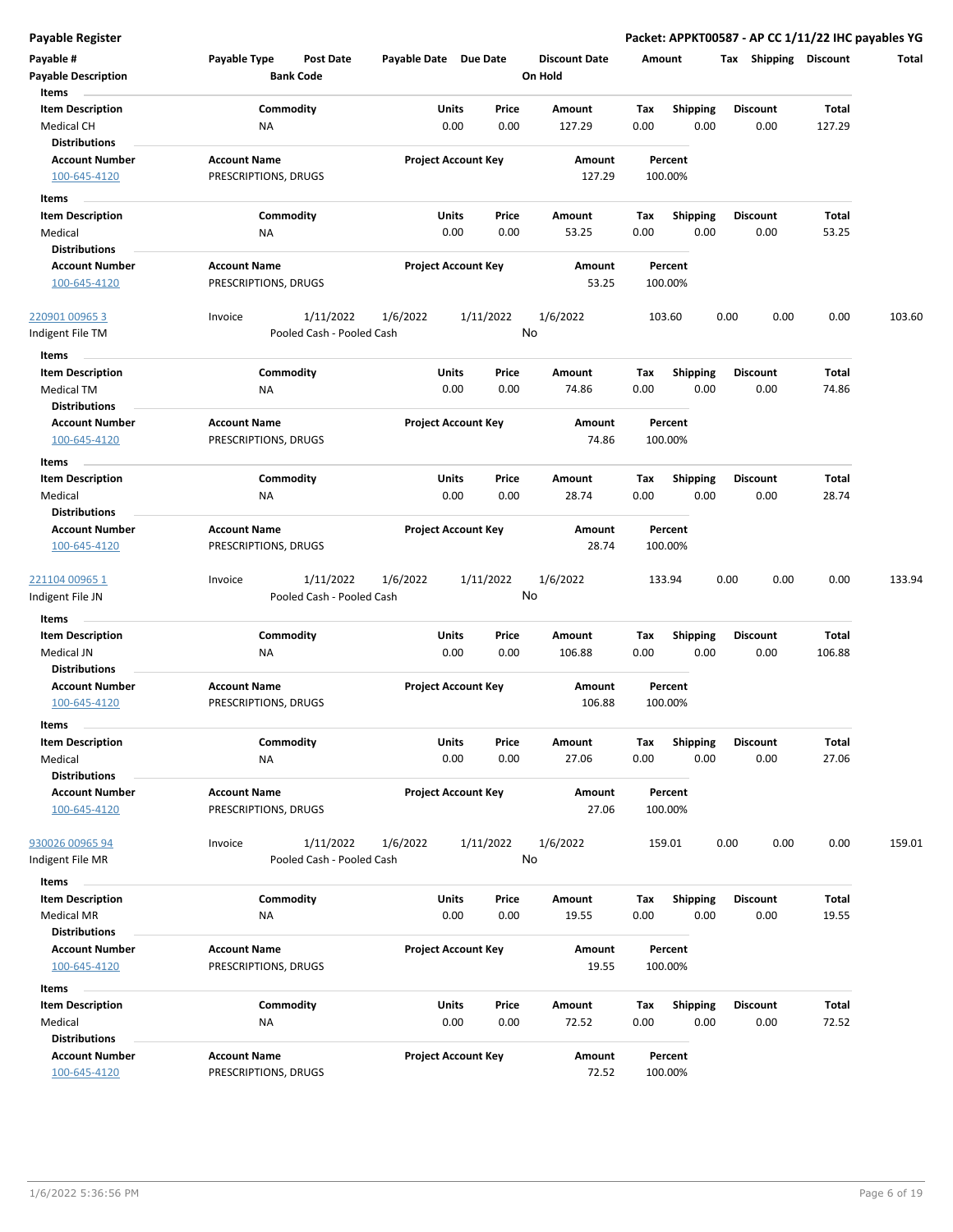| Payable #                                                  | Payable Type                                    | <b>Post Date</b>          | Payable Date Due Date |                            |           | <b>Discount Date</b> | Amount |                    |      | Tax Shipping         | <b>Discount</b> | Total  |
|------------------------------------------------------------|-------------------------------------------------|---------------------------|-----------------------|----------------------------|-----------|----------------------|--------|--------------------|------|----------------------|-----------------|--------|
| <b>Payable Description</b><br>Items                        | <b>Bank Code</b>                                |                           |                       |                            |           | On Hold              |        |                    |      |                      |                 |        |
| <b>Item Description</b>                                    | Commodity                                       |                           |                       | <b>Units</b>               | Price     | Amount               | Tax    | Shipping           |      | <b>Discount</b>      | Total           |        |
| Medical                                                    | ΝA                                              |                           |                       | 0.00                       | 0.00      | 57.61                | 0.00   | 0.00               |      | 0.00                 | 57.61           |        |
| <b>Distributions</b>                                       |                                                 |                           |                       |                            |           |                      |        |                    |      |                      |                 |        |
| <b>Account Number</b>                                      | <b>Account Name</b>                             |                           |                       | <b>Project Account Key</b> |           | Amount               |        | Percent            |      |                      |                 |        |
| 100-645-4120                                               | PRESCRIPTIONS, DRUGS                            |                           |                       |                            |           | 57.61                |        | 100.00%            |      |                      |                 |        |
| Items                                                      |                                                 |                           |                       |                            |           |                      |        |                    |      |                      |                 |        |
| <b>Item Description</b>                                    | Commodity                                       |                           |                       | Units                      | Price     | Amount               | Тах    | <b>Shipping</b>    |      | <b>Discount</b>      | Total           |        |
| Medical                                                    | NA                                              |                           |                       | 0.00                       | 0.00      | 9.33                 | 0.00   | 0.00               |      | 0.00                 | 9.33            |        |
| <b>Distributions</b>                                       |                                                 |                           |                       |                            |           |                      |        |                    |      |                      |                 |        |
| <b>Account Number</b><br>100-645-4090                      | <b>Account Name</b><br><b>DIABETIC SUPPLIES</b> |                           |                       | <b>Project Account Key</b> |           | Amount<br>9.33       |        | Percent<br>100.00% |      |                      |                 |        |
|                                                            |                                                 |                           |                       |                            |           |                      |        |                    |      |                      |                 |        |
| <b>Vendor:</b> 01107 - HUNT REGIONAL MEDICAL CENTER        |                                                 |                           |                       |                            |           |                      |        |                    |      | <b>Vendor Total:</b> |                 | 152.57 |
| 170305 01107 7                                             | Invoice                                         | 1/11/2022                 | 1/6/2022              |                            | 1/11/2022 | 1/6/2022             |        | 152.57             | 0.00 | 0.00                 | 0.00            | 152.57 |
| Indigent File JM                                           |                                                 | Pooled Cash - Pooled Cash |                       |                            | No        |                      |        |                    |      |                      |                 |        |
| Items                                                      |                                                 |                           |                       |                            |           |                      |        |                    |      |                      |                 |        |
| <b>Item Description</b>                                    | Commodity                                       |                           |                       | <b>Units</b>               | Price     | Amount               | Tax    | <b>Shipping</b>    |      | <b>Discount</b>      | Total           |        |
| Medical JM<br><b>Distributions</b>                         | NA                                              |                           |                       | 0.00                       | 0.00      | 152.57               | 0.00   | 0.00               |      | 0.00                 | 152.57          |        |
| <b>Account Number</b>                                      | <b>Account Name</b>                             |                           |                       | <b>Project Account Key</b> |           | Amount               |        | Percent            |      |                      |                 |        |
| 100-645-4140                                               | HOSPITAL, OUTPATIENT                            |                           |                       |                            |           | 152.57               |        | 100.00%            |      |                      |                 |        |
| Vendor: 01254 - Hunt Regional Medical Partners Specialists |                                                 |                           |                       |                            |           |                      |        |                    |      | <b>Vendor Total:</b> |                 | 417.77 |
| 170305 01254 3                                             | Invoice                                         | 1/11/2022                 | 1/6/2022              |                            | 1/11/2022 | 1/6/2022             |        | 336.53             | 0.00 | 0.00                 | 0.00            | 336.53 |
| Indigent File JM                                           |                                                 | Pooled Cash - Pooled Cash |                       |                            | No        |                      |        |                    |      |                      |                 |        |
| Items                                                      |                                                 |                           |                       |                            |           |                      |        |                    |      |                      |                 |        |
| <b>Item Description</b>                                    | Commodity                                       |                           |                       | <b>Units</b>               | Price     | Amount               | Tax    | Shipping           |      | <b>Discount</b>      | Total           |        |
| Medical JM                                                 | ΝA                                              |                           |                       | 0.00                       | 0.00      | 176.69               | 0.00   | 0.00               |      | 0.00                 | 176.69          |        |
| <b>Distributions</b>                                       |                                                 |                           |                       |                            |           |                      |        |                    |      |                      |                 |        |
| <b>Account Number</b><br>100-645-4110                      | <b>Account Name</b><br>PHYSICIAN, NON-EMERGENCY |                           |                       | <b>Project Account Key</b> |           | Amount<br>176.69     |        | Percent<br>100.00% |      |                      |                 |        |
| Items                                                      |                                                 |                           |                       |                            |           |                      |        |                    |      |                      |                 |        |
| <b>Item Description</b>                                    | Commodity                                       |                           |                       | Units                      | Price     | Amount               | Tax    | <b>Shipping</b>    |      | <b>Discount</b>      | Total           |        |
| Medical                                                    | NA                                              |                           |                       | 0.00                       | 0.00      | 159.84               | 0.00   | 0.00               |      | 0.00                 | 159.84          |        |
| <b>Distributions</b>                                       |                                                 |                           |                       |                            |           |                      |        |                    |      |                      |                 |        |
| <b>Account Number</b>                                      | <b>Account Name</b>                             |                           |                       | <b>Project Account Key</b> |           | Amount               |        | Percent            |      |                      |                 |        |
| 100-645-4110                                               | PHYSICIAN, NON-EMERGENCY                        |                           |                       |                            |           | 159.84               |        | 100.00%            |      |                      |                 |        |
| 170305 01254 4                                             | Invoice                                         | 1/11/2022                 | 1/6/2022              |                            | 1/11/2022 | 1/6/2022             |        | 81.24              | 0.00 | 0.00                 | 0.00            | 81.24  |
| Indigent File JM                                           |                                                 | Pooled Cash - Pooled Cash |                       |                            | No        |                      |        |                    |      |                      |                 |        |
| Items                                                      |                                                 |                           |                       |                            |           |                      |        |                    |      |                      |                 |        |
| <b>Item Description</b>                                    | Commodity                                       |                           |                       | <b>Units</b>               | Price     | Amount               | Tax    | <b>Shipping</b>    |      | <b>Discount</b>      | Total           |        |
| Medical JM                                                 | ΝA                                              |                           |                       | 0.00                       | 0.00      | 81.24                | 0.00   | 0.00               |      | 0.00                 | 81.24           |        |
| <b>Distributions</b>                                       |                                                 |                           |                       |                            |           |                      |        |                    |      |                      |                 |        |
| <b>Account Number</b>                                      | <b>Account Name</b>                             |                           |                       | <b>Project Account Key</b> |           | Amount               |        | Percent            |      |                      |                 |        |
| 100-645-4110                                               | PHYSICIAN, NON-EMERGENCY                        |                           |                       |                            |           | 81.24                |        | 100.00%            |      |                      |                 |        |
| Vendor: 00510 - LABORATORY CORP. OF AMERICA                |                                                 |                           |                       |                            |           |                      |        |                    |      | <b>Vendor Total:</b> |                 | 164.18 |
| 210425 00510 6                                             | Invoice                                         | 1/11/2022                 | 1/6/2022              |                            | 1/11/2022 | 1/6/2022             |        | 8.87               | 0.00 | 0.00                 | 0.00            | 8.87   |
| Indigent File CZ Jr                                        |                                                 | Pooled Cash - Pooled Cash |                       |                            | No        |                      |        |                    |      |                      |                 |        |
| Items                                                      |                                                 |                           |                       |                            |           |                      |        |                    |      |                      |                 |        |
| <b>Item Description</b>                                    | Commodity                                       |                           |                       | <b>Units</b>               | Price     | Amount               | Tax    | <b>Shipping</b>    |      | <b>Discount</b>      | Total           |        |
| Medical CZ Jr                                              | ΝA                                              |                           |                       | 0.00                       | 0.00      | 8.87                 | 0.00   | 0.00               |      | 0.00                 | 8.87            |        |
| <b>Distributions</b>                                       |                                                 |                           |                       |                            |           |                      |        |                    |      |                      |                 |        |
| <b>Account Number</b>                                      | <b>Account Name</b>                             |                           |                       | <b>Project Account Key</b> |           | Amount               |        | Percent            |      |                      |                 |        |
| 100-645-4150                                               | LABORATORY/X-RAY                                |                           |                       |                            |           | 8.87                 |        | 100.00%            |      |                      |                 |        |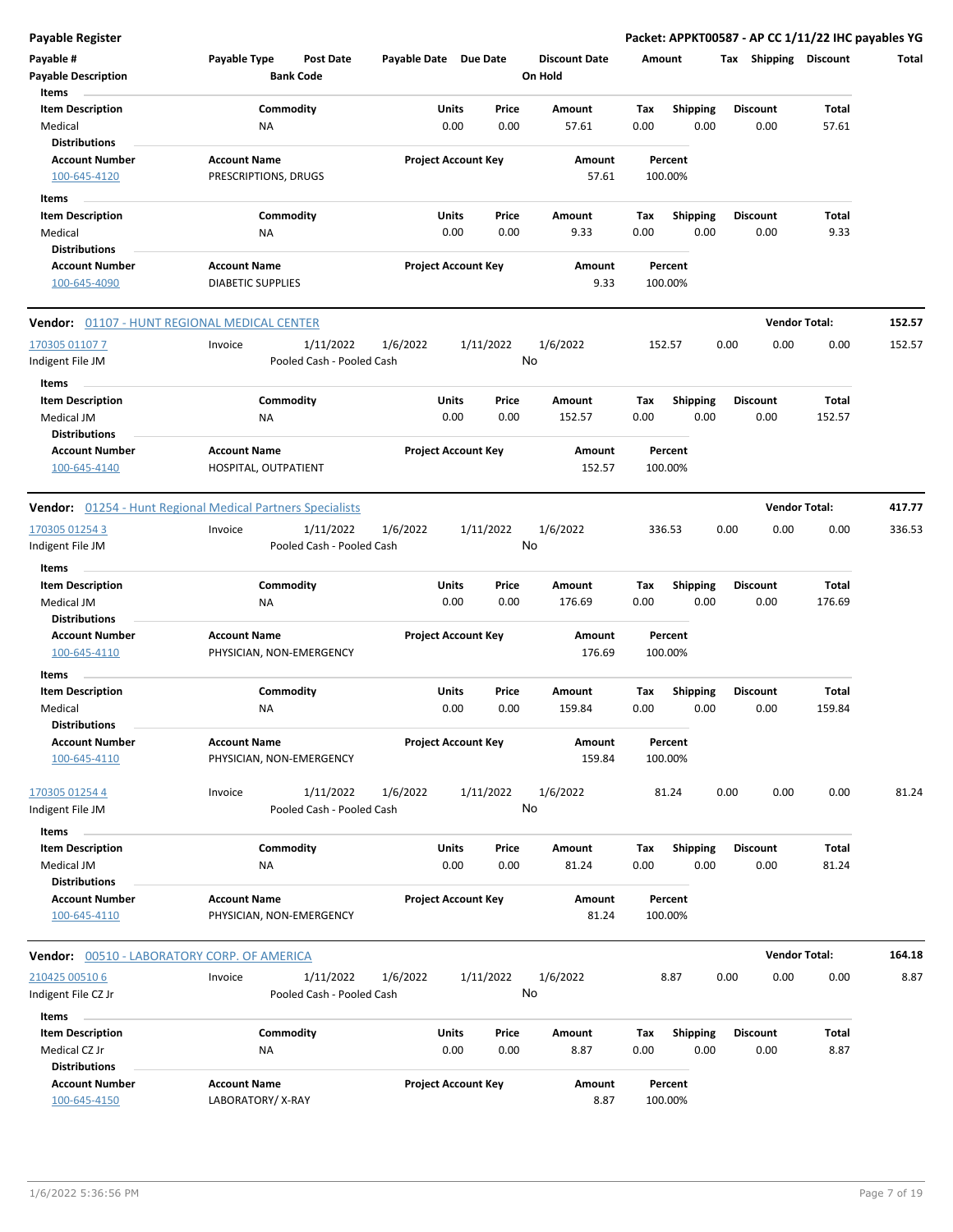| Payable Register                                     |                                         |                                        |                       |                            |                                 |             |                         |      |                         | Packet: APPKT00587 - AP CC 1/11/22 IHC payables YG |        |
|------------------------------------------------------|-----------------------------------------|----------------------------------------|-----------------------|----------------------------|---------------------------------|-------------|-------------------------|------|-------------------------|----------------------------------------------------|--------|
| Payable #<br><b>Payable Description</b>              | Payable Type                            | Post Date<br><b>Bank Code</b>          | Payable Date Due Date |                            | <b>Discount Date</b><br>On Hold |             | Amount                  |      | Tax Shipping Discount   |                                                    | Total  |
| 221103 00510 1<br>Indigent File AR                   | Invoice                                 | 1/11/2022<br>Pooled Cash - Pooled Cash | 1/6/2022              | 1/11/2022                  | 1/6/2022<br>No                  |             | 53.86                   | 0.00 | 0.00                    | 0.00                                               | 53.86  |
| Items                                                |                                         |                                        |                       |                            |                                 |             |                         |      |                         |                                                    |        |
| <b>Item Description</b><br>Medical AR                | ΝA                                      | Commodity                              | Units                 | Price<br>0.00<br>0.00      | Amount<br>34.45                 | Tax<br>0.00 | <b>Shipping</b><br>0.00 |      | <b>Discount</b><br>0.00 | Total<br>34.45                                     |        |
| <b>Distributions</b>                                 |                                         |                                        |                       |                            |                                 |             |                         |      |                         |                                                    |        |
| <b>Account Number</b><br>100-645-4150                | <b>Account Name</b><br>LABORATORY/X-RAY |                                        |                       | <b>Project Account Key</b> | Amount<br>34.45                 |             | Percent<br>100.00%      |      |                         |                                                    |        |
| Items                                                |                                         |                                        |                       |                            |                                 |             |                         |      |                         |                                                    |        |
| <b>Item Description</b>                              |                                         | Commodity                              | Units                 | Price                      | Amount                          | Tax         | Shipping                |      | <b>Discount</b>         | Total                                              |        |
| Medical                                              | ΝA                                      |                                        |                       | 0.00<br>0.00               | 11.25                           | 0.00        | 0.00                    |      | 0.00                    | 11.25                                              |        |
| <b>Distributions</b>                                 |                                         |                                        |                       |                            |                                 |             |                         |      |                         |                                                    |        |
| <b>Account Number</b><br>100-645-4150                | <b>Account Name</b><br>LABORATORY/X-RAY |                                        |                       | <b>Project Account Key</b> | Amount<br>11.25                 |             | Percent<br>100.00%      |      |                         |                                                    |        |
| Items                                                |                                         |                                        |                       |                            |                                 |             |                         |      |                         |                                                    |        |
| <b>Item Description</b>                              |                                         | Commodity                              | Units                 | Price                      | Amount                          | Tax         | Shipping                |      | <b>Discount</b>         | Total                                              |        |
| Medical                                              | NA                                      |                                        |                       | 0.00<br>0.00               | 8.16                            | 0.00        | 0.00                    |      | 0.00                    | 8.16                                               |        |
| <b>Distributions</b>                                 |                                         |                                        |                       |                            |                                 |             |                         |      |                         |                                                    |        |
| <b>Account Number</b><br>100-645-4150                | <b>Account Name</b><br>LABORATORY/X-RAY |                                        |                       | <b>Project Account Key</b> | Amount<br>8.16                  |             | Percent<br>100.00%      |      |                         |                                                    |        |
| 221104 00510 1<br>Indigent File JN                   | Invoice                                 | 1/11/2022<br>Pooled Cash - Pooled Cash | 1/6/2022              | 1/11/2022                  | 1/6/2022<br>No                  |             | 101.45                  | 0.00 | 0.00                    | 0.00                                               | 101.45 |
| Items                                                |                                         |                                        |                       |                            |                                 |             |                         |      |                         |                                                    |        |
| <b>Item Description</b>                              |                                         | Commodity                              | Units                 | Price                      | Amount                          | Tax         | <b>Shipping</b>         |      | <b>Discount</b>         | Total                                              |        |
| Medical JN                                           | ΝA                                      |                                        |                       | 0.00<br>0.00               | 7.58                            | 0.00        | 0.00                    |      | 0.00                    | 7.58                                               |        |
| <b>Distributions</b>                                 |                                         |                                        |                       |                            |                                 |             |                         |      |                         |                                                    |        |
| <b>Account Number</b>                                | <b>Account Name</b>                     |                                        |                       | <b>Project Account Key</b> | Amount                          |             | Percent                 |      |                         |                                                    |        |
| 100-645-4150                                         | LABORATORY/X-RAY                        |                                        |                       |                            | 7.58                            |             | 100.00%                 |      |                         |                                                    |        |
| <b>Items</b>                                         |                                         |                                        |                       |                            |                                 |             |                         |      |                         |                                                    |        |
| <b>Item Description</b>                              |                                         | Commodity                              | Units                 | Price                      | Amount                          | Tax         | <b>Shipping</b>         |      | <b>Discount</b>         | Total                                              |        |
| Medical<br><b>Distributions</b>                      | NA                                      |                                        |                       | 0.00<br>0.00               | 34.45                           | 0.00        | 0.00                    |      | 0.00                    | 34.45                                              |        |
| <b>Account Number</b>                                | <b>Account Name</b>                     |                                        |                       | <b>Project Account Key</b> | Amount                          |             | Percent                 |      |                         |                                                    |        |
| 100-645-4150                                         | LABORATORY/X-RAY                        |                                        |                       |                            | 34.45                           |             | 100.00%                 |      |                         |                                                    |        |
| Items<br><b>Item Description</b>                     |                                         | Commodity                              | Units                 | Price                      | Amount                          | Tax         | Shipping                |      | Discount                | Total                                              |        |
| Medical                                              | ΝA                                      |                                        |                       | 0.00<br>0.00               | 11.25                           | 0.00        | 0.00                    |      | 0.00                    | 11.25                                              |        |
| <b>Distributions</b>                                 |                                         |                                        |                       |                            |                                 |             |                         |      |                         |                                                    |        |
| <b>Account Number</b>                                | <b>Account Name</b>                     |                                        |                       | <b>Project Account Key</b> | Amount                          |             | Percent                 |      |                         |                                                    |        |
| 100-645-4150                                         | LABORATORY/X-RAY                        |                                        |                       |                            | 11.25                           |             | 100.00%                 |      |                         |                                                    |        |
| Items                                                |                                         |                                        |                       |                            |                                 |             |                         |      |                         |                                                    |        |
| <b>Item Description</b>                              |                                         | Commodity                              | Units                 | Price                      | Amount                          | Tax         | <b>Shipping</b>         |      | <b>Discount</b>         | Total                                              |        |
| Medical                                              | NA                                      |                                        |                       | 0.00<br>0.00               | 40.01                           | 0.00        | 0.00                    |      | 0.00                    | 40.01                                              |        |
| <b>Distributions</b>                                 |                                         |                                        |                       |                            |                                 |             |                         |      |                         |                                                    |        |
| <b>Account Number</b>                                | <b>Account Name</b>                     |                                        |                       | <b>Project Account Key</b> | Amount                          |             | Percent                 |      |                         |                                                    |        |
| 100-645-4150                                         | LABORATORY/X-RAY                        |                                        |                       |                            | 40.01                           |             | 100.00%                 |      |                         |                                                    |        |
| Items                                                |                                         |                                        |                       |                            |                                 |             |                         |      |                         |                                                    |        |
| <b>Item Description</b>                              |                                         | Commodity                              | Units                 | Price                      | Amount                          | Tax         | Shipping                |      | <b>Discount</b>         | Total                                              |        |
| Medical                                              | <b>NA</b>                               |                                        |                       | 0.00<br>0.00               | 8.16                            | 0.00        | 0.00                    |      | 0.00                    | 8.16                                               |        |
| <b>Distributions</b>                                 |                                         |                                        |                       |                            |                                 |             |                         |      |                         |                                                    |        |
| <b>Account Number</b>                                | <b>Account Name</b>                     |                                        |                       | <b>Project Account Key</b> | Amount                          |             | Percent                 |      |                         |                                                    |        |
| 100-645-4150                                         | LABORATORY/X-RAY                        |                                        |                       |                            | 8.16                            |             | 100.00%                 |      |                         |                                                    |        |
| <b>Vendor:</b> 00029 - PARIS REGIONAL MEDICAL CENTER |                                         |                                        |                       |                            |                                 |             |                         |      |                         | <b>Vendor Total:</b>                               | 257.96 |
| 210425 00029 3                                       | Invoice                                 | 1/11/2022                              | 1/6/2022              | 1/11/2022                  | 1/6/2022                        |             | 257.96                  | 0.00 | 0.00                    | 0.00                                               | 257.96 |
| Indigent File CZ Jr                                  |                                         | Pooled Cash - Pooled Cash              |                       |                            | No                              |             |                         |      |                         |                                                    |        |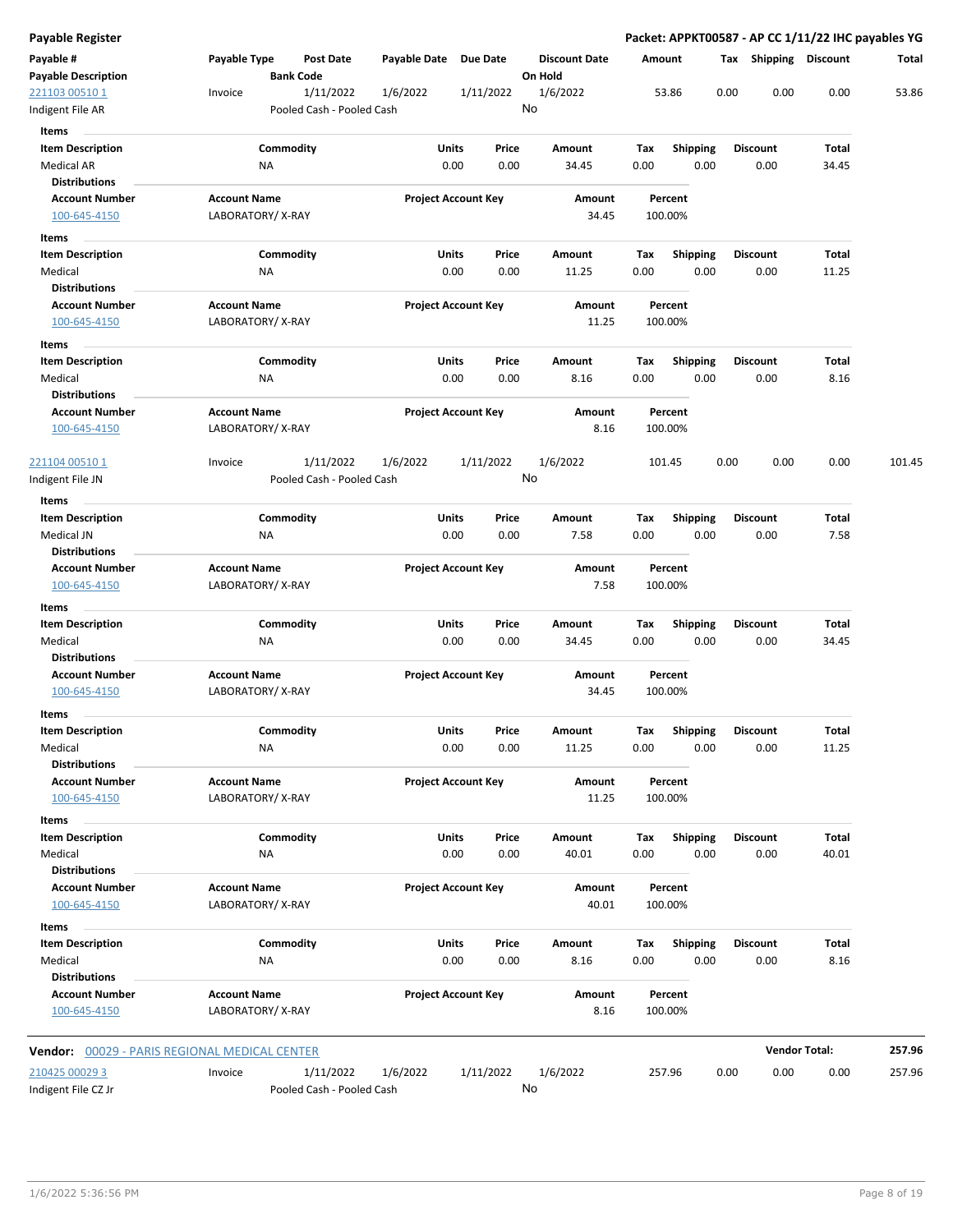| <b>Payable Register</b>                                                   |                                                   |                       |                            |                                 | Packet: APPKT00587 - AP CC 1/11/22 IHC payables YG |                         |                       |        |
|---------------------------------------------------------------------------|---------------------------------------------------|-----------------------|----------------------------|---------------------------------|----------------------------------------------------|-------------------------|-----------------------|--------|
| Payable #<br><b>Payable Description</b>                                   | Payable Type<br>Post Date<br><b>Bank Code</b>     | Payable Date Due Date |                            | <b>Discount Date</b><br>On Hold | Amount                                             |                         | Tax Shipping Discount | Total  |
| Items<br><b>Item Description</b><br>Medical CZ Jr<br><b>Distributions</b> | Commodity<br><b>NA</b>                            | Units<br>0.00         | Price<br>0.00              | Amount<br>257.96                | <b>Shipping</b><br>Tax<br>0.00<br>0.00             | <b>Discount</b><br>0.00 | Total<br>257.96       |        |
| <b>Account Number</b><br>100-645-4140                                     | <b>Account Name</b><br>HOSPITAL, OUTPATIENT       |                       | <b>Project Account Key</b> | Amount<br>257.96                | Percent<br>100.00%                                 |                         |                       |        |
| Vendor: 01188 - PRMC HEALTHCARE GROUP INC                                 |                                                   |                       |                            |                                 |                                                    |                         | <b>Vendor Total:</b>  | 374.89 |
| 210425 01188 2<br>Indigent File CZ Jr                                     | Invoice<br>1/11/2022<br>Pooled Cash - Pooled Cash | 1/6/2022              | 1/11/2022                  | 1/6/2022<br>No                  | 24.33                                              | 0.00                    | 0.00<br>0.00          | 24.33  |
| Items                                                                     |                                                   |                       |                            |                                 |                                                    |                         |                       |        |
| <b>Item Description</b><br>Medical CZ Jr                                  | Commodity<br>ΝA                                   | Units<br>0.00         | Price<br>0.00              | Amount<br>8.02                  | Tax<br><b>Shipping</b><br>0.00<br>0.00             | <b>Discount</b><br>0.00 | Total<br>8.02         |        |
| <b>Distributions</b><br><b>Account Number</b><br>100-645-4110             | <b>Account Name</b><br>PHYSICIAN, NON-EMERGENCY   |                       | <b>Project Account Key</b> | Amount<br>8.02                  | Percent<br>100.00%                                 |                         |                       |        |
| Items<br><b>Item Description</b><br>Medical                               | Commodity<br>ΝA                                   | Units<br>0.00         | Price<br>0.00              | Amount<br>9.36                  | Tax<br><b>Shipping</b><br>0.00<br>0.00             | <b>Discount</b><br>0.00 | Total<br>9.36         |        |
| <b>Distributions</b><br><b>Account Number</b>                             | <b>Account Name</b>                               |                       | <b>Project Account Key</b> | Amount                          | Percent                                            |                         |                       |        |
| 100-645-4110<br>Items                                                     | PHYSICIAN, NON-EMERGENCY                          |                       |                            | 9.36                            | 100.00%                                            |                         |                       |        |
| <b>Item Description</b><br>Medical                                        | Commodity<br><b>NA</b>                            | Units<br>0.00         | Price<br>0.00              | Amount<br>6.95                  | <b>Shipping</b><br>Tax<br>0.00<br>0.00             | <b>Discount</b><br>0.00 | Total<br>6.95         |        |
| <b>Distributions</b><br><b>Account Number</b><br>100-645-4110             | <b>Account Name</b><br>PHYSICIAN, NON-EMERGENCY   |                       | <b>Project Account Key</b> | Amount<br>6.95                  | Percent<br>100.00%                                 |                         |                       |        |
| 210425 01188 3<br>Indigent File CZ Jr                                     | 1/11/2022<br>Invoice<br>Pooled Cash - Pooled Cash | 1/6/2022              | 1/11/2022                  | 1/6/2022<br>No                  | 81.71                                              | 0.00                    | 0.00<br>0.00          | 81.71  |
| Items                                                                     |                                                   |                       |                            |                                 |                                                    |                         |                       |        |
| <b>Item Description</b><br>Medical CZ Jr<br><b>Distributions</b>          | Commodity<br>ΝA                                   | Units<br>0.00         | Price<br>0.00              | Amount<br>81.71                 | Tax<br><b>Shipping</b><br>0.00<br>0.00             | <b>Discount</b><br>0.00 | <b>Total</b><br>81.71 |        |
| <b>Account Number</b><br>100-645-4110                                     | <b>Account Name</b><br>PHYSICIAN, NON-EMERGENCY   |                       | <b>Project Account Key</b> | Amount<br>81.71                 | Percent<br>100.00%                                 |                         |                       |        |
| 210425 01188 4<br>Indigent File CZ Jr                                     | Invoice<br>1/11/2022<br>Pooled Cash - Pooled Cash | 1/6/2022              | 1/11/2022                  | 1/6/2022<br>No                  | 39.55                                              | 0.00                    | 0.00<br>0.00          | 39.55  |
| Items                                                                     |                                                   |                       |                            |                                 |                                                    |                         |                       |        |
| <b>Item Description</b><br>Medical CZ Jr<br><b>Distributions</b>          | Commodity<br>NA                                   | Units<br>0.00         | Price<br>0.00              | Amount<br>39.55                 | Tax<br>Shipping<br>0.00<br>0.00                    | <b>Discount</b><br>0.00 | Total<br>39.55        |        |
| <b>Account Number</b><br>100-645-4110                                     | <b>Account Name</b><br>PHYSICIAN, NON-EMERGENCY   |                       | <b>Project Account Key</b> | Amount<br>39.55                 | Percent<br>100.00%                                 |                         |                       |        |
| 210425 01188 5<br>Indigent File CZ Jr                                     | Invoice<br>1/11/2022<br>Pooled Cash - Pooled Cash | 1/6/2022              | 1/11/2022                  | 1/6/2022<br>No                  | 176.92                                             | 0.00                    | 0.00<br>0.00          | 176.92 |
| Items                                                                     |                                                   |                       |                            |                                 |                                                    |                         |                       |        |
| <b>Item Description</b><br>Medical CZ Jr<br><b>Distributions</b>          | Commodity<br>NA                                   | Units<br>0.00         | Price<br>0.00              | Amount<br>115.75                | <b>Shipping</b><br>Tax<br>0.00<br>0.00             | <b>Discount</b><br>0.00 | Total<br>115.75       |        |
| <b>Account Number</b><br>100-645-4110                                     | <b>Account Name</b><br>PHYSICIAN, NON-EMERGENCY   |                       | <b>Project Account Key</b> | Amount<br>115.75                | Percent<br>100.00%                                 |                         |                       |        |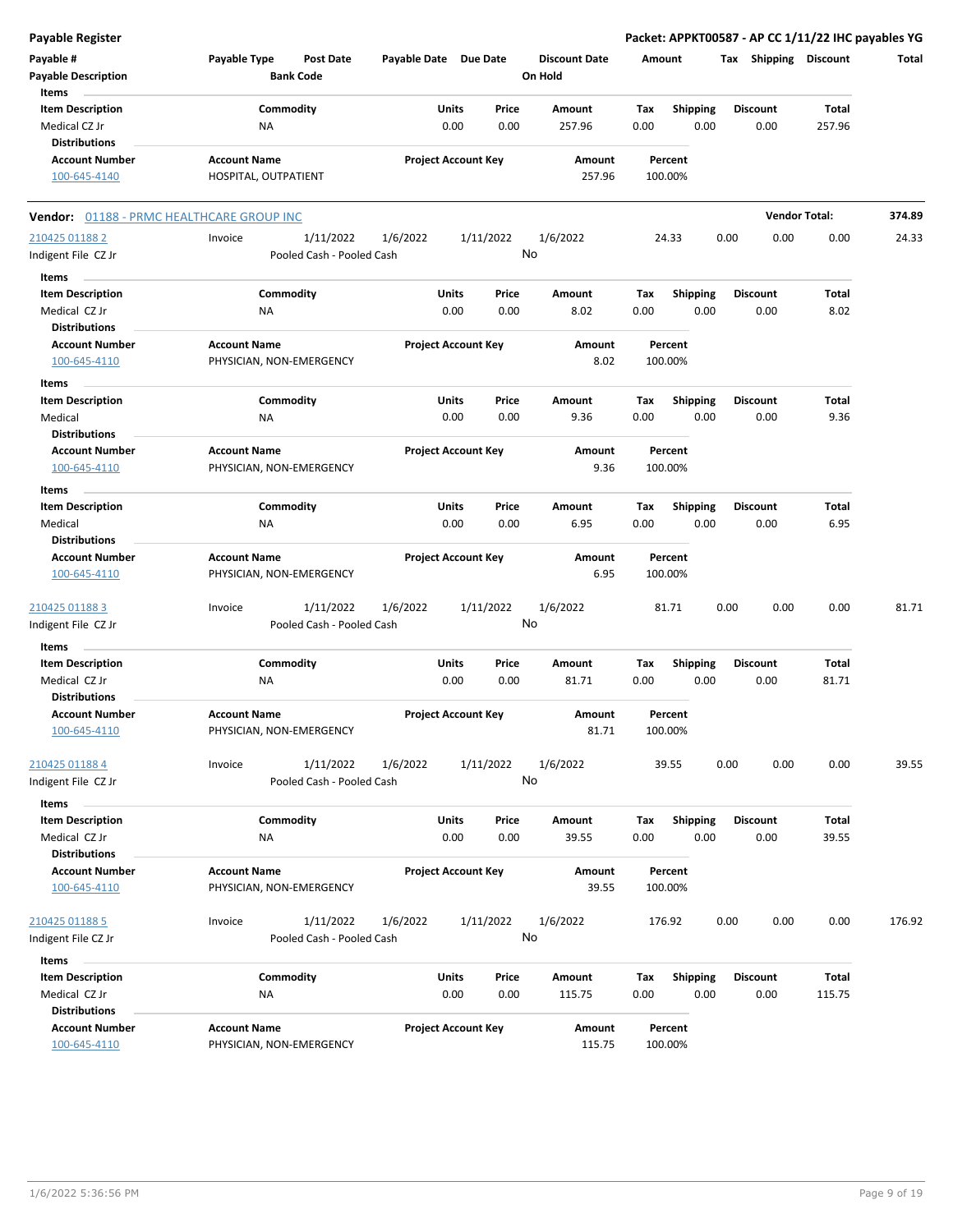| <b>Payable Register</b>                       |                                                            |                            |           |                                 |         |                 | Packet: APPKT00587 - AP CC 1/11/22 IHC payables YG |                      |        |
|-----------------------------------------------|------------------------------------------------------------|----------------------------|-----------|---------------------------------|---------|-----------------|----------------------------------------------------|----------------------|--------|
| Payable #<br><b>Payable Description</b>       | Payable Type<br><b>Post Date</b><br><b>Bank Code</b>       | Payable Date Due Date      |           | <b>Discount Date</b><br>On Hold | Amount  |                 | Tax Shipping Discount                              |                      | Total  |
| Items                                         |                                                            |                            |           |                                 |         |                 |                                                    |                      |        |
| <b>Item Description</b>                       | Commodity                                                  | Units                      | Price     | Amount                          | Tax     | <b>Shipping</b> | <b>Discount</b>                                    | Total                |        |
| Medical                                       | NA                                                         | 0.00                       | 0.00      | 61.17                           | 0.00    | 0.00            | 0.00                                               | 61.17                |        |
| <b>Distributions</b>                          |                                                            |                            |           |                                 |         |                 |                                                    |                      |        |
| <b>Account Number</b>                         | <b>Account Name</b>                                        | <b>Project Account Key</b> |           | Amount                          |         | Percent         |                                                    |                      |        |
| 100-645-4110                                  | PHYSICIAN, NON-EMERGENCY                                   |                            |           | 61.17                           | 100.00% |                 |                                                    |                      |        |
| 210425 01188 6                                | 1/11/2022<br>Invoice                                       | 1/6/2022                   | 1/11/2022 | 1/6/2022                        |         | 52.38           | 0.00<br>0.00                                       | 0.00                 | 52.38  |
| Indigent File CZ Jr                           | Pooled Cash - Pooled Cash                                  |                            |           | No                              |         |                 |                                                    |                      |        |
| Items                                         |                                                            |                            |           |                                 |         |                 |                                                    |                      |        |
| <b>Item Description</b>                       | Commodity                                                  | Units                      | Price     | Amount                          | Tax     | <b>Shipping</b> | <b>Discount</b>                                    | Total                |        |
| Medical CZ Jr                                 | ΝA                                                         | 0.00                       | 0.00      | 52.38                           | 0.00    | 0.00            | 0.00                                               | 52.38                |        |
| <b>Distributions</b>                          |                                                            |                            |           |                                 |         |                 |                                                    |                      |        |
| <b>Account Number</b>                         | <b>Account Name</b>                                        | <b>Project Account Key</b> |           | Amount                          |         | Percent         |                                                    |                      |        |
| 100-645-4110                                  | PHYSICIAN, NON-EMERGENCY                                   |                            |           | 52.38                           | 100.00% |                 |                                                    |                      |        |
| <b>Vendor:</b> 01266 - Pulmonary and Sleep PA |                                                            |                            |           |                                 |         |                 |                                                    | <b>Vendor Total:</b> | 84.15  |
| 220901 01266 1                                | 1/11/2022<br>Invoice                                       | 1/6/2022                   | 1/11/2022 | 1/6/2022                        |         | 84.15           | 0.00<br>0.00                                       | 0.00                 | 84.15  |
| Indigent File TM                              | Pooled Cash - Pooled Cash                                  |                            |           | No                              |         |                 |                                                    |                      |        |
| <b>Items</b>                                  |                                                            |                            |           |                                 |         |                 |                                                    |                      |        |
| <b>Item Description</b>                       | Commodity                                                  | Units                      | Price     | Amount                          | Tax     | <b>Shipping</b> | <b>Discount</b>                                    | Total                |        |
| Medical TM                                    | ΝA                                                         | 0.00                       | 0.00      | 84.15                           | 0.00    | 0.00            | 0.00                                               | 84.15                |        |
| <b>Distributions</b>                          |                                                            |                            |           |                                 |         |                 |                                                    |                      |        |
| <b>Account Number</b>                         | <b>Account Name</b>                                        | <b>Project Account Key</b> |           | Amount                          |         | Percent         |                                                    |                      |        |
| 100-645-4110                                  | PHYSICIAN, NON-EMERGENCY                                   |                            |           | 84.15                           | 100.00% |                 |                                                    |                      |        |
| Vendor: 01088 - PULMONARY DIAGNOSTICS AND     |                                                            |                            |           |                                 |         |                 |                                                    | <b>Vendor Total:</b> | 172.51 |
| 210638 01088 2                                | 1/11/2022<br>Invoice                                       | 1/6/2022                   | 1/11/2022 | 1/6/2022                        | 172.51  |                 | 0.00<br>0.00                                       | 0.00                 | 172.51 |
| Indigent File CH                              | Pooled Cash - Pooled Cash                                  |                            |           | No                              |         |                 |                                                    |                      |        |
|                                               |                                                            |                            |           |                                 |         |                 |                                                    |                      |        |
| Items                                         |                                                            |                            |           |                                 |         |                 |                                                    |                      |        |
| <b>Item Description</b>                       | Commodity                                                  | Units                      | Price     | Amount                          | Tax     | <b>Shipping</b> | Discount                                           | Total                |        |
| Medical CH                                    | NA                                                         | 0.00                       | 0.00      | 47.68                           | 0.00    | 0.00            | 0.00                                               | 47.68                |        |
| <b>Distributions</b>                          |                                                            |                            |           |                                 |         |                 |                                                    |                      |        |
| <b>Account Number</b><br>100-645-4110         | <b>Account Name</b><br>PHYSICIAN, NON-EMERGENCY            | <b>Project Account Key</b> |           | Amount<br>47.68                 | 100.00% | Percent         |                                                    |                      |        |
| Items                                         |                                                            |                            |           |                                 |         |                 |                                                    |                      |        |
| <b>Item Description</b>                       | Commodity                                                  | Units                      | Price     | Amount                          | Tax     | Shipping        | <b>Discount</b>                                    | Total                |        |
| Medical CH                                    | NA                                                         | 0.00                       | 0.00      | 46.24                           | 0.00    | 0.00            | 0.00                                               | 46.24                |        |
| <b>Distributions</b>                          |                                                            |                            |           |                                 |         |                 |                                                    |                      |        |
| <b>Account Number</b>                         | <b>Account Name</b>                                        | <b>Project Account Key</b> |           | Amount                          |         | Percent         |                                                    |                      |        |
| 100-645-4110                                  | PHYSICIAN, NON-EMERGENCY                                   |                            |           | 46.24                           | 100.00% |                 |                                                    |                      |        |
| Items                                         |                                                            |                            |           |                                 |         |                 |                                                    |                      |        |
| <b>Item Description</b>                       | Commodity                                                  | Units                      | Price     | Amount                          | Tax     | <b>Shipping</b> | <b>Discount</b>                                    | Total                |        |
| Medical CH                                    | ΝA                                                         | 0.00                       | 0.00      | 42.50                           | 0.00    | 0.00            | 0.00                                               | 42.50                |        |
| <b>Distributions</b>                          |                                                            |                            |           |                                 |         |                 |                                                    |                      |        |
| <b>Account Number</b>                         | <b>Account Name</b>                                        | <b>Project Account Key</b> |           | Amount                          |         | Percent         |                                                    |                      |        |
| 100-645-4110                                  | PHYSICIAN, NON-EMERGENCY                                   |                            |           | 42.50                           | 100.00% |                 |                                                    |                      |        |
| Items                                         |                                                            |                            |           |                                 |         |                 |                                                    |                      |        |
| <b>Item Description</b>                       | Commodity                                                  | Units                      | Price     | Amount                          | Tax     | Shipping        | Discount                                           | Total                |        |
| Medical CH                                    | ΝA                                                         | 0.00                       | 0.00      | 36.09                           | 0.00    | 0.00            | 0.00                                               | 36.09                |        |
| <b>Distributions</b>                          |                                                            |                            |           |                                 |         |                 |                                                    |                      |        |
| <b>Account Number</b>                         | <b>Account Name</b>                                        | <b>Project Account Key</b> |           | Amount                          |         | Percent         |                                                    |                      |        |
| 100-645-4110                                  | PHYSICIAN, NON-EMERGENCY                                   |                            |           | 36.09                           | 100.00% |                 |                                                    |                      |        |
|                                               |                                                            |                            |           |                                 |         |                 |                                                    |                      |        |
|                                               | <b>Vendor:</b> 01265 - Radiology Associates of North Texas |                            |           |                                 |         |                 |                                                    | <b>Vendor Total:</b> | 111.20 |
| 210118 01265 1                                | Invoice<br>1/11/2022                                       | 1/6/2022                   | 1/11/2022 | 1/6/2022                        |         | 55.60           | 0.00<br>0.00                                       | 0.00                 | 55.60  |
| Indigent File GY                              | Pooled Cash - Pooled Cash                                  |                            |           | No                              |         |                 |                                                    |                      |        |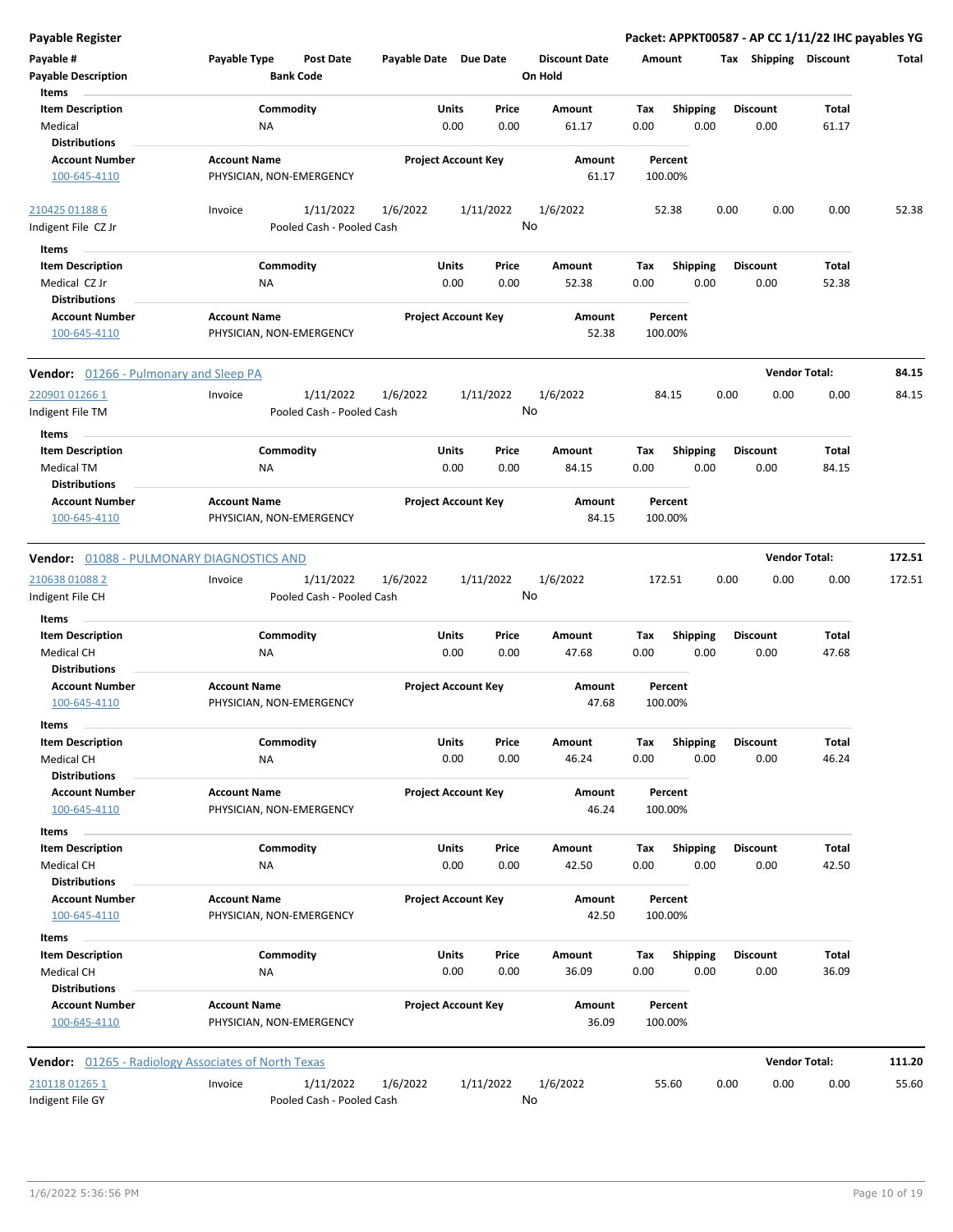**Payable # Payable Type Post Date Payable Date Due Date Payable Description Bank Code Discount Date Amount Tax Shipping Discount Total On Hold** 0.00 0.00 **Units** Medical GY NA 0.00 0.00 55.60 0.00 **Item Description** 55.60 **Price Amount Tax** 0.00 55.60 Commodity **Shipping Shipping Commodity Shipping Discount** Total NA **Items** 0.00 **Discount Account Number Account Name Project Account Key Amount Distributions Percent** 100-645-4110 PHYSICIAN, NON-EMERGENCY 55.60 100.00% 1/11/2022 1/6/2022 1/11/2022 Indigent File RM Pooled Cash - Pooled Cash 210120 01265 3 Invoice 1/6/2022 55.60 0.00 0.00 0.00 55.60 No 0.00 0.00 **Units** Medical RM 0.00 **Item Description** 55.60 **Price Amount Tax** 0.00 55.60 Commodity **Shipping Shipping Commodity Shipping Discount** Total NA **Items** 0.00 **Discount Account Number Account Name Project Account Key Amount Distributions Percent** 100-645-4150 LABORATORY/ X-RAY 55.60 100.00% **Vendor:** 01016 - RED RIVER VALLEY PATHOLOGY LAB **Vendor Total: 140.87** 1/11/2022 1/6/2022 1/11/2022 Indigent File CZ Jr Pooled Cash - Pooled Cash - Pooled Cash  $\frac{210425\,01016\,2}{2}$  lnvoice 1/11/2022 1/6/2022 1/6/2022 120.29 0.00 0.00 120.29 No 0.00 0.00 **Units** Medical CZ Jr 0.00 **Item Description** 28.87 **Price Amount Tax** 0.00 28.87 Commodity **Shipping Example 1 Commodity Shipping Discount** Total NA **Items** 0.00 **Discount Account Number Account Name Project Account Key Amount Distributions Percent** 100-645-4110 PHYSICIAN, NON-EMERGENCY 28.87 100.00% 0.00 0.00 **Units** Medical CZ Jr 0.00 **Item Description** 27.00 **Price Amount Tax** 0.00 27.00 Commodity **Shipping Shipping Commodity Shipping Discount** Total NA **Items** 0.00 **Discount Account Number Account Name Project Account Key Amount Distributions Percent** 100-645-4110 PHYSICIAN, NON-EMERGENCY 27.00 100.00% 0.00 0.00 **Units** Medical CZ Jr 0.00 **Item Description** 21.92 **Price Amount Tax** 0.00 21.92 Commodity **Shipping Example 1 Commodity Shipping Discount** Total NA **Items** 0.00 **Discount Account Number Account Name Project Account Key Amount Distributions Percent** 100-645-4110 PHYSICIAN, NON-EMERGENCY 21.92 100.00% 0.00 0.00 **Units** Medical CZ Jr 0.00 **Item Description** 21.92 **Price Amount Tax** 0.00 21.92 Commodity **Shipping Shipping Commodity Shipping Discount** Total NA **Items** 0.00 **Discount Account Number Account Name Project Account Key Amount Distributions Percent** 100-645-4110 PHYSICIAN, NON-EMERGENCY 21.92 100.00% 0.00 0.00 **Units** Medical CZ Jr 0.00 **Item Description** 20.58 **Price Amount Tax** 0.00 20.58 Commodity **Shipping Example 1 Commodity Shipping Discount** Total NA **Items** 0.00 **Discount Account Number Account Name Project Account Key Amount Distributions Percent** 100-645-4110 PHYSICIAN, NON-EMERGENCY 20.58 100.00% 1/11/2022 1/6/2022 1/11/2022 Indigent File CZ Jr **Pooled Cash - Pooled Cash**  $\frac{210425\,01016\,3}{20.58}$  Invoice  $\frac{1}{11}/\frac{2022}{20.58}$   $\frac{1}{11}/2022$   $\frac{1}{16}/2022$   $\frac{1}{6}/2022$   $\frac{20.58}{20.58}$  0.00 0.00 0.00 20.58 No 0.00 0.00 **Units** Medical CZ Jr 0.00 **Item Description** 20.58 **Price Amount Tax** 0.00 20.58 Commodity **Shipping Shipping Commodity Shipping Discount** Total NA **Items** 0.00 **Discount Account Number Account Name Project Account Key Amount Distributions Percent** 100-645-4110 PHYSICIAN, NON-EMERGENCY 20.58 100.00%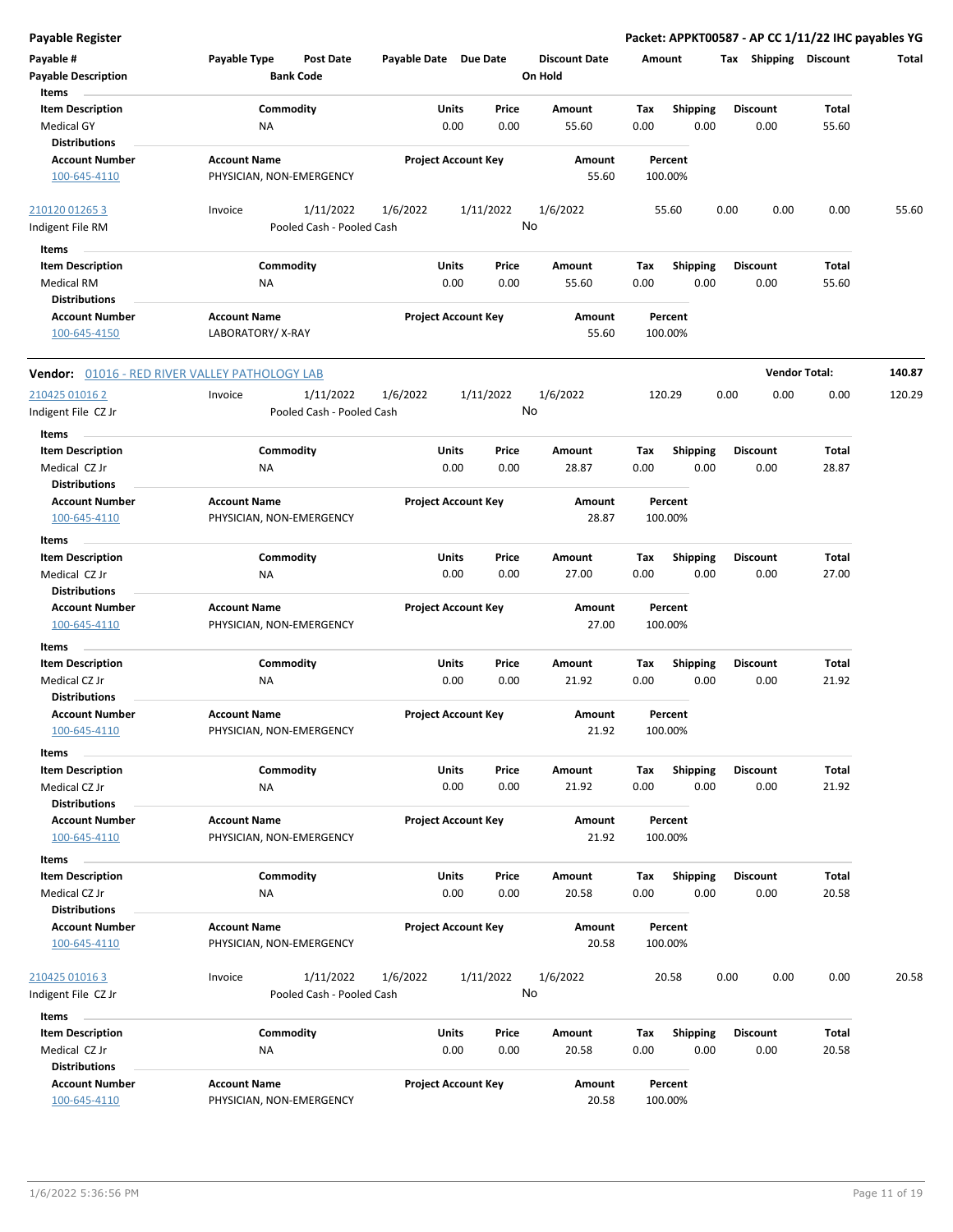| <b>Payable Register</b>                                       |                                                      |                       |                                |                                 |                    |                         | Packet: APPKT00587 - AP CC 1/11/22 IHC payables YG |                      |        |
|---------------------------------------------------------------|------------------------------------------------------|-----------------------|--------------------------------|---------------------------------|--------------------|-------------------------|----------------------------------------------------|----------------------|--------|
| Payable #<br><b>Payable Description</b>                       | Payable Type<br><b>Post Date</b><br><b>Bank Code</b> | Payable Date Due Date |                                | <b>Discount Date</b><br>On Hold | Amount             |                         | Tax Shipping Discount                              |                      | Total  |
| Vendor: 01099 - RGB EYE ASSOCIATES                            |                                                      |                       |                                |                                 |                    |                         |                                                    | <b>Vendor Total:</b> | 182.84 |
| 220901 01099 1<br>Indigent File TM                            | 1/11/2022<br>Invoice<br>Pooled Cash - Pooled Cash    | 1/6/2022              | 1/11/2022                      | 1/6/2022<br>No                  | 182.84             |                         | 0.00<br>0.00                                       | 0.00                 | 182.84 |
| Items                                                         |                                                      |                       |                                |                                 |                    |                         |                                                    |                      |        |
| <b>Item Description</b><br>Medical TM<br><b>Distributions</b> | Commodity<br>ΝA                                      |                       | Units<br>Price<br>0.00<br>0.00 | Amount<br>118.95                | Tax<br>0.00        | <b>Shipping</b><br>0.00 | <b>Discount</b><br>0.00                            | Total<br>118.95      |        |
| <b>Account Number</b>                                         | <b>Account Name</b>                                  |                       | <b>Project Account Key</b>     | Amount                          | Percent            |                         |                                                    |                      |        |
| 100-645-4110                                                  | PHYSICIAN, NON-EMERGENCY                             |                       |                                | 118.95                          | 100.00%            |                         |                                                    |                      |        |
| Items                                                         |                                                      |                       |                                |                                 |                    |                         |                                                    |                      |        |
| <b>Item Description</b>                                       | Commodity                                            |                       | Units<br>Price                 | Amount                          | Tax                | <b>Shipping</b>         | <b>Discount</b>                                    | Total                |        |
| Medical TM                                                    | ΝA                                                   |                       | 0.00<br>0.00                   | 63.89                           | 0.00               | 0.00                    | 0.00                                               | 63.89                |        |
| <b>Distributions</b><br><b>Account Number</b><br>100-645-4110 | <b>Account Name</b><br>PHYSICIAN, NON-EMERGENCY      |                       | <b>Project Account Key</b>     | Amount<br>63.89                 | Percent<br>100.00% |                         |                                                    |                      |        |
| <b>Vendor: 01217 - SINGLETON ASSOCIATES PA</b>                |                                                      |                       |                                |                                 |                    |                         |                                                    | <b>Vendor Total:</b> | 56.94  |
| 210425 01217 1                                                | 1/11/2022<br>Invoice                                 | 1/6/2022              | 1/11/2022                      | 1/6/2022                        | 8.29               |                         | 0.00<br>0.00                                       | 0.00                 | 8.29   |
| Indigent File CZ Jr                                           | Pooled Cash - Pooled Cash                            |                       |                                | No                              |                    |                         |                                                    |                      |        |
| Items<br><b>Item Description</b>                              | Commodity                                            |                       | Units<br>Price                 | Amount                          | Tax                | <b>Shipping</b>         | <b>Discount</b>                                    | Total                |        |
| Medical CZ Jr<br><b>Distributions</b>                         | <b>NA</b>                                            |                       | 0.00<br>0.00                   | 8.29                            | 0.00               | 0.00                    | 0.00                                               | 8.29                 |        |
| <b>Account Number</b>                                         | <b>Account Name</b>                                  |                       | <b>Project Account Key</b>     | Amount                          | Percent            |                         |                                                    |                      |        |
| 100-645-4110                                                  | PHYSICIAN, NON-EMERGENCY                             |                       |                                | 8.29                            | 100.00%            |                         |                                                    |                      |        |
| 210425 01217 2<br>Indigent File CZ Jr                         | 1/11/2022<br>Invoice<br>Pooled Cash - Pooled Cash    | 1/6/2022              | 1/11/2022                      | 1/6/2022<br>No                  | 6.95               |                         | 0.00<br>0.00                                       | 0.00                 | 6.95   |
| Items                                                         |                                                      |                       |                                |                                 |                    |                         |                                                    |                      |        |
| <b>Item Description</b>                                       | Commodity                                            |                       | Units<br>Price                 | Amount                          | Tax                | <b>Shipping</b>         | <b>Discount</b>                                    | Total                |        |
| Medical CZ Jr<br><b>Distributions</b>                         | ΝA                                                   |                       | 0.00<br>0.00                   | 6.95                            | 0.00               | 0.00                    | 0.00                                               | 6.95                 |        |
| <b>Account Number</b><br>100-645-4110                         | <b>Account Name</b><br>PHYSICIAN, NON-EMERGENCY      |                       | <b>Project Account Key</b>     | Amount<br>6.95                  | Percent<br>100.00% |                         |                                                    |                      |        |
| 210425 01217 3<br>Indigent File CZ Jr                         | 1/11/2022<br>Invoice<br>Pooled Cash - Pooled Cash    | 1/6/2022              | 1/11/2022                      | 1/6/2022<br>No                  | 13.90              |                         | 0.00<br>0.00                                       | 0.00                 | 13.90  |
| Items                                                         |                                                      |                       |                                |                                 |                    |                         |                                                    |                      |        |
| <b>Item Description</b>                                       | Commodity                                            |                       | <b>Units</b><br>Price          | Amount                          | Tax                | <b>Shipping</b>         | <b>Discount</b>                                    | Total                |        |
| Medical CZ Jr<br><b>Distributions</b>                         | NA                                                   |                       | 0.00<br>0.00                   | 6.95                            | 0.00               | 0.00                    | 0.00                                               | 6.95                 |        |
| <b>Account Number</b><br>100-645-4110                         | <b>Account Name</b><br>PHYSICIAN, NON-EMERGENCY      |                       | <b>Project Account Key</b>     | Amount<br>6.95                  | Percent<br>100.00% |                         |                                                    |                      |        |
| Items                                                         |                                                      |                       |                                |                                 |                    |                         |                                                    |                      |        |
| <b>Item Description</b>                                       | Commodity                                            |                       | <b>Units</b><br>Price          | Amount                          | Tax                | Shipping                | <b>Discount</b>                                    | Total                |        |
| Medical<br><b>Distributions</b>                               | NA                                                   |                       | 0.00<br>0.00                   | 6.95                            | 0.00               | 0.00                    | 0.00                                               | 6.95                 |        |
| <b>Account Number</b>                                         | <b>Account Name</b>                                  |                       | <b>Project Account Key</b>     | Amount                          | Percent            |                         |                                                    |                      |        |
| 100-645-4110                                                  | PHYSICIAN, NON-EMERGENCY                             |                       |                                | 6.95                            | 100.00%            |                         |                                                    |                      |        |
| 210425 01217 4<br>Indigent File CZ Jr                         | 1/11/2022<br>Invoice<br>Pooled Cash - Pooled Cash    | 1/6/2022              | 1/11/2022                      | 1/6/2022<br>No                  | 6.95               |                         | 0.00<br>0.00                                       | 0.00                 | 6.95   |
| Items                                                         |                                                      |                       |                                |                                 |                    |                         |                                                    |                      |        |
| <b>Item Description</b>                                       | Commodity                                            |                       | Units<br>Price                 | Amount                          | Tax                | <b>Shipping</b>         | <b>Discount</b>                                    | Total                |        |
| Medical CZ Jr                                                 | NA                                                   |                       | 0.00<br>0.00                   | 6.95                            | 0.00               | 0.00                    | 0.00                                               | 6.95                 |        |
| <b>Distributions</b>                                          |                                                      |                       |                                |                                 |                    |                         |                                                    |                      |        |
| <b>Account Number</b><br>100-645-4110                         | <b>Account Name</b><br>PHYSICIAN, NON-EMERGENCY      |                       | <b>Project Account Key</b>     | Amount<br>6.95                  | Percent<br>100.00% |                         |                                                    |                      |        |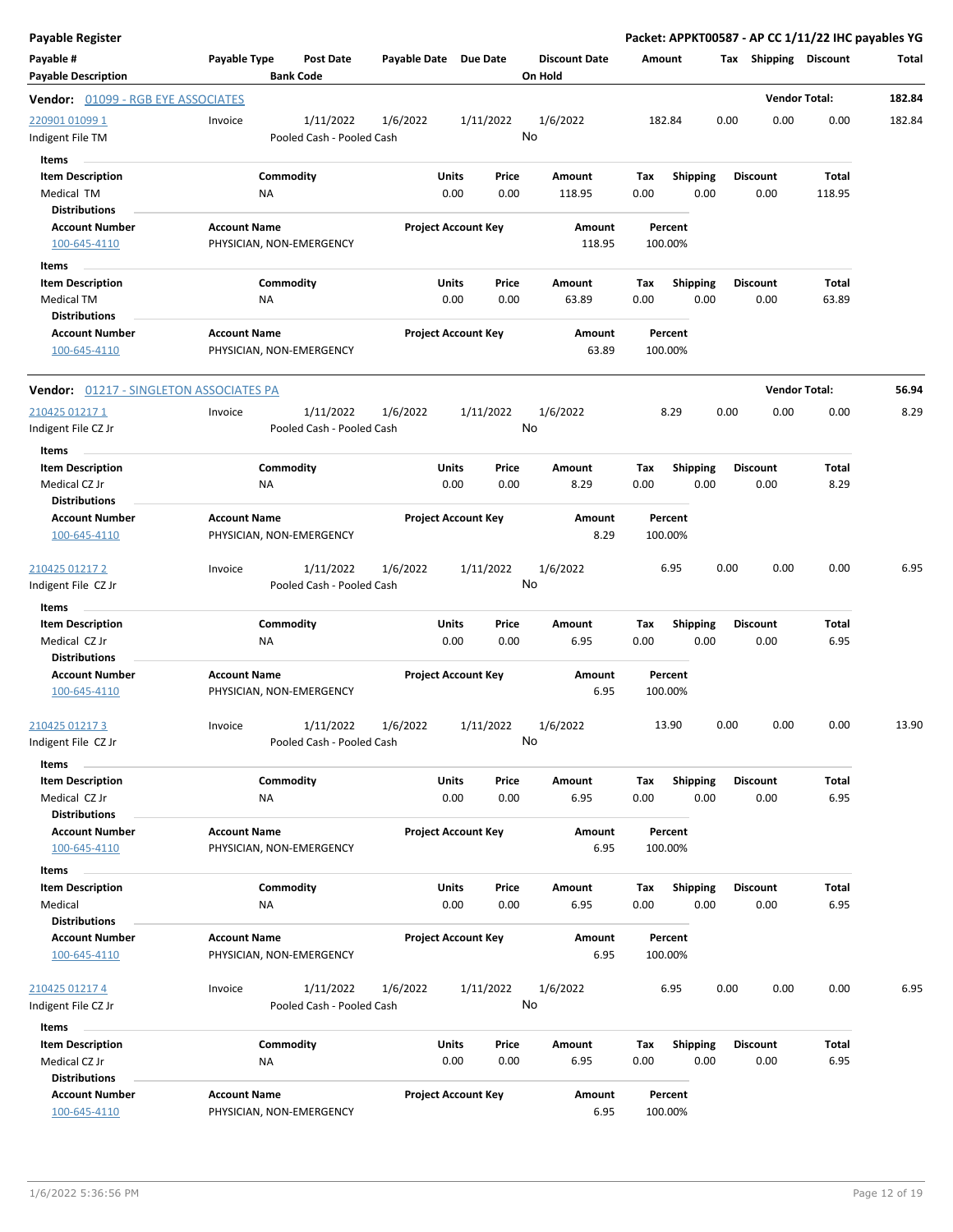| <b>Payable Register</b>                                          |                                  |                                                    |                                |                                 | Packet: APPKT00587 - AP CC 1/11/22 IHC payables YG |                         |                         |                       |        |
|------------------------------------------------------------------|----------------------------------|----------------------------------------------------|--------------------------------|---------------------------------|----------------------------------------------------|-------------------------|-------------------------|-----------------------|--------|
| Payable #<br><b>Payable Description</b>                          | Payable Type<br><b>Bank Code</b> | <b>Post Date</b><br>Payable Date                   | <b>Due Date</b>                | <b>Discount Date</b><br>On Hold | Amount                                             |                         |                         | Tax Shipping Discount | Total  |
| 210425 01217 5                                                   | Invoice                          | 1/11/2022<br>1/6/2022                              | 1/11/2022                      | 1/6/2022                        | 6.95                                               | 0.00                    | 0.00                    | 0.00                  | 6.95   |
| Indigent File CZ Jr                                              |                                  | Pooled Cash - Pooled Cash                          |                                | No                              |                                                    |                         |                         |                       |        |
| Items                                                            |                                  |                                                    |                                |                                 |                                                    |                         |                         |                       |        |
| <b>Item Description</b>                                          | Commodity                        |                                                    | Units<br>Price                 | Amount                          | Tax                                                | <b>Shipping</b>         | Discount                | Total                 |        |
| Medical CZ Jr                                                    | NA                               |                                                    | 0.00<br>0.00                   | 6.95                            | 0.00                                               | 0.00                    | 0.00                    | 6.95                  |        |
| <b>Distributions</b>                                             |                                  |                                                    |                                |                                 |                                                    |                         |                         |                       |        |
| <b>Account Number</b>                                            | <b>Account Name</b>              |                                                    | <b>Project Account Key</b>     | Amount                          | Percent                                            |                         |                         |                       |        |
| 100-645-4110                                                     | PHYSICIAN, NON-EMERGENCY         |                                                    |                                | 6.95                            | 100.00%                                            |                         |                         |                       |        |
| 210425 01217 6                                                   | Invoice                          | 1/11/2022<br>1/6/2022                              | 1/11/2022                      | 1/6/2022                        | 6.95                                               | 0.00                    | 0.00                    | 0.00                  | 6.95   |
| Indigent File CZ Jr                                              |                                  | Pooled Cash - Pooled Cash                          |                                | No                              |                                                    |                         |                         |                       |        |
| Items                                                            |                                  |                                                    |                                |                                 |                                                    |                         |                         |                       |        |
| <b>Item Description</b><br>Medical CZ Jr<br><b>Distributions</b> | Commodity<br>NA                  |                                                    | Units<br>Price<br>0.00<br>0.00 | Amount<br>6.95                  | Tax<br>0.00                                        | <b>Shipping</b><br>0.00 | <b>Discount</b><br>0.00 | Total<br>6.95         |        |
| <b>Account Number</b>                                            | <b>Account Name</b>              |                                                    | <b>Project Account Key</b>     | Amount                          | Percent                                            |                         |                         |                       |        |
| 100-645-4110                                                     | PHYSICIAN, NON-EMERGENCY         |                                                    |                                | 6.95                            | 100.00%                                            |                         |                         |                       |        |
| 210425 01217 7                                                   | Invoice                          | 1/11/2022<br>1/6/2022                              | 1/11/2022                      | 1/6/2022                        | 6.95                                               | 0.00                    | 0.00                    | 0.00                  | 6.95   |
| Indigent File CZ Jr                                              |                                  | Pooled Cash - Pooled Cash                          |                                | No                              |                                                    |                         |                         |                       |        |
| Items                                                            |                                  |                                                    |                                |                                 |                                                    |                         |                         |                       |        |
| <b>Item Description</b>                                          | Commodity                        |                                                    | Units<br>Price                 | <b>Amount</b>                   | Tax                                                | <b>Shipping</b>         | <b>Discount</b>         | Total                 |        |
| Medical CZ Jr                                                    | ΝA                               |                                                    | 0.00<br>0.00                   | 6.95                            | 0.00                                               | 0.00                    | 0.00                    | 6.95                  |        |
| <b>Distributions</b>                                             |                                  |                                                    |                                |                                 |                                                    |                         |                         |                       |        |
| <b>Account Number</b>                                            | <b>Account Name</b>              |                                                    | <b>Project Account Key</b>     | Amount                          | Percent                                            |                         |                         |                       |        |
| 100-645-4110                                                     | PHYSICIAN, NON-EMERGENCY         |                                                    |                                | 6.95                            | 100.00%                                            |                         |                         |                       |        |
|                                                                  |                                  |                                                    |                                |                                 |                                                    |                         |                         |                       |        |
| <b>Vendor:</b> 01121 - TEXOMA EMERGENCY PHYSICIANS               |                                  |                                                    |                                |                                 |                                                    |                         |                         | <b>Vendor Total:</b>  | 406.83 |
| SO14944 01121 1<br>Indigent File BJ                              | Invoice                          | 1/11/2022<br>1/6/2022<br>Pooled Cash - Pooled Cash | 1/11/2022                      | 1/6/2022<br>No                  | 55.52                                              | 0.00                    | 0.00                    | 0.00                  | 55.52  |
| Items                                                            |                                  |                                                    |                                |                                 |                                                    |                         |                         |                       |        |
| <b>Item Description</b>                                          | Commodity                        |                                                    | Units<br>Price                 | Amount                          | Tax                                                | <b>Shipping</b>         | <b>Discount</b>         | Total                 |        |
| Medical BJ                                                       | ΝA                               |                                                    | 0.00<br>0.00                   | 55.52                           | 0.00                                               | 0.00                    | 0.00                    | 55.52                 |        |
| <b>Distributions</b>                                             |                                  |                                                    |                                |                                 |                                                    |                         |                         |                       |        |
| <b>Account Number</b>                                            | <b>Account Name</b>              |                                                    | <b>Project Account Key</b>     | Amount                          | Percent                                            |                         |                         |                       |        |
| 100-565-4050                                                     | PRISONER MEDICAL                 |                                                    |                                | 55.52                           | 100.00%                                            |                         |                         |                       |        |
| SO19103 01121 1                                                  | Invoice                          | 1/11/2022<br>1/6/2022                              | 1/11/2022                      | 1/6/2022                        | 81.24                                              | 0.00                    | 0.00                    | 0.00                  | 81.24  |
| Indigent File KA                                                 |                                  | Pooled Cash - Pooled Cash                          |                                | No                              |                                                    |                         |                         |                       |        |
| Items                                                            |                                  |                                                    |                                |                                 |                                                    |                         |                         |                       |        |
| <b>Item Description</b>                                          | Commodity                        |                                                    | Units<br>Price                 | Amount                          | Tax                                                | <b>Shipping</b>         | Discount                | Total                 |        |
| Medical KA                                                       | NA                               |                                                    | 0.00<br>0.00                   | 81.24                           | 0.00                                               | 0.00                    | 0.00                    | 81.24                 |        |
| <b>Distributions</b>                                             |                                  |                                                    |                                |                                 |                                                    |                         |                         |                       |        |
| <b>Account Number</b>                                            | <b>Account Name</b>              |                                                    | <b>Project Account Key</b>     | Amount                          | Percent                                            |                         |                         |                       |        |
| 100-565-4050                                                     | PRISONER MEDICAL                 |                                                    |                                | 81.24                           | 100.00%                                            |                         |                         |                       |        |
| SO22254 01121 1                                                  | Invoice                          | 1/11/2022<br>1/6/2022                              | 1/11/2022                      | 1/6/2022                        | 75.84                                              | 0.00                    | 0.00                    | 0.00                  | 75.84  |
| Indigent File CP                                                 |                                  | Pooled Cash - Pooled Cash                          |                                | No                              |                                                    |                         |                         |                       |        |
| Items                                                            |                                  |                                                    |                                |                                 |                                                    |                         |                         |                       |        |
| <b>Item Description</b>                                          | Commodity                        |                                                    | Units<br>Price                 | Amount                          | Tax                                                | <b>Shipping</b>         | Discount                | Total                 |        |
| Medical CP                                                       | NA                               |                                                    | 0.00<br>0.00                   | 41.09                           | 0.00                                               | 0.00                    | 0.00                    | 41.09                 |        |
| <b>Distributions</b>                                             |                                  |                                                    |                                |                                 |                                                    |                         |                         |                       |        |
| <b>Account Number</b>                                            | <b>Account Name</b>              |                                                    | <b>Project Account Key</b>     | Amount                          | Percent                                            |                         |                         |                       |        |
| 100-565-4050                                                     | PRISONER MEDICAL                 |                                                    |                                | 41.09                           | 100.00%                                            |                         |                         |                       |        |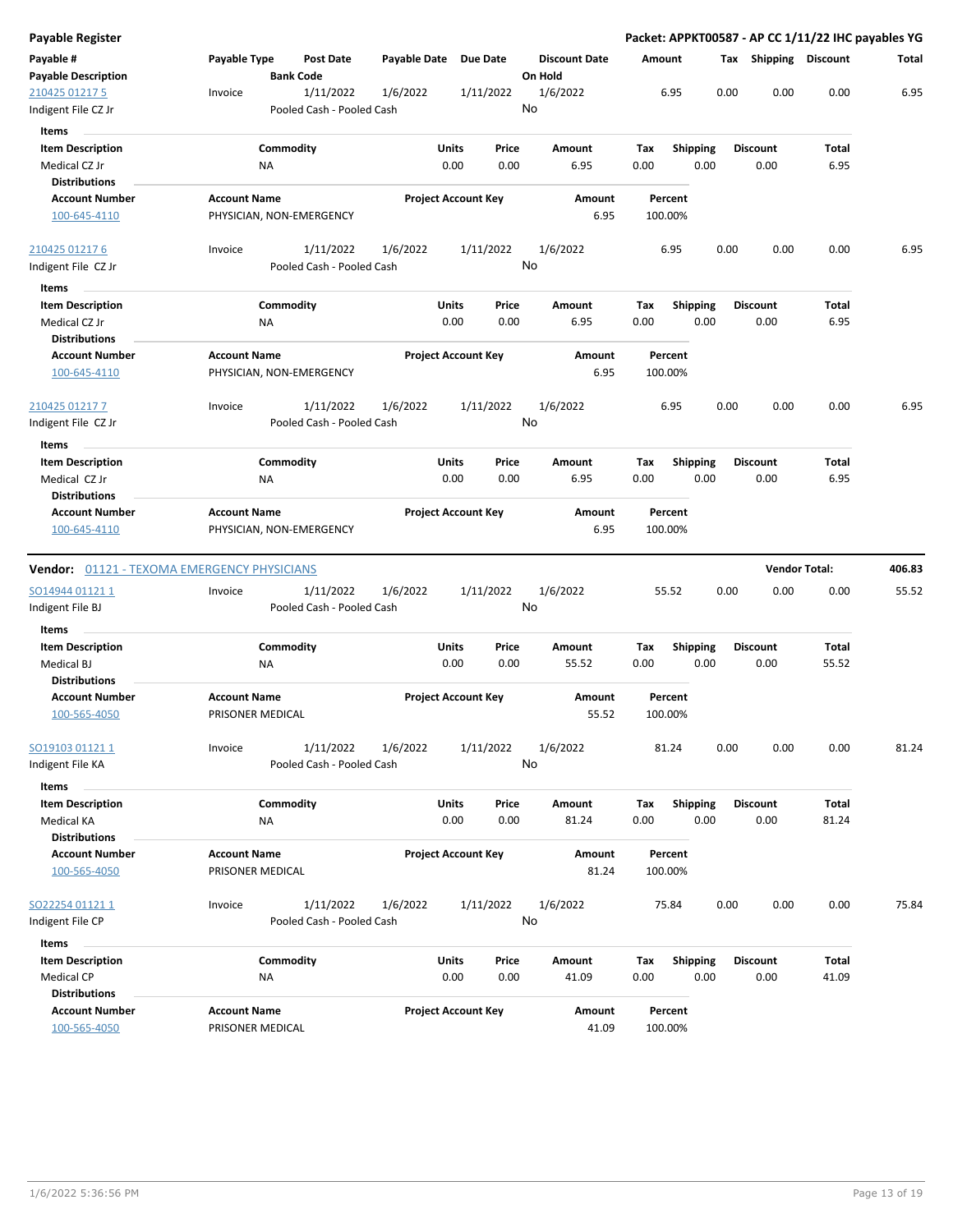| <b>Payable Register</b>                     |                                             |                       |                            |                      |         |                 | Packet: APPKT00587 - AP CC 1/11/22 IHC payables YG |                      |        |
|---------------------------------------------|---------------------------------------------|-----------------------|----------------------------|----------------------|---------|-----------------|----------------------------------------------------|----------------------|--------|
| Payable #                                   | Payable Type<br><b>Post Date</b>            | Payable Date Due Date |                            | <b>Discount Date</b> | Amount  |                 | Tax Shipping Discount                              |                      | Total  |
| <b>Payable Description</b>                  | <b>Bank Code</b>                            |                       |                            | On Hold              |         |                 |                                                    |                      |        |
| Items                                       |                                             |                       |                            |                      |         |                 |                                                    |                      |        |
| <b>Item Description</b>                     | Commodity                                   |                       | Units<br>Price             | Amount               | Tax     | <b>Shipping</b> | <b>Discount</b>                                    | Total                |        |
| <b>Medical CP</b>                           | <b>NA</b>                                   |                       | 0.00<br>0.00               | 34.75                | 0.00    | 0.00            | 0.00                                               | 34.75                |        |
| <b>Distributions</b>                        |                                             |                       |                            |                      |         |                 |                                                    |                      |        |
| <b>Account Number</b>                       | <b>Account Name</b>                         |                       | <b>Project Account Key</b> | Amount               | Percent |                 |                                                    |                      |        |
| 100-565-4050                                | PRISONER MEDICAL                            |                       |                            | 34.75                | 100.00% |                 |                                                    |                      |        |
|                                             |                                             |                       |                            |                      |         |                 |                                                    |                      |        |
| SO39345 01121 1                             | 1/11/2022<br>Invoice                        | 1/6/2022              | 1/11/2022                  | 1/6/2022             | 81.24   |                 | 0.00<br>0.00                                       | 0.00                 | 81.24  |
| Indigent File B-F                           | Pooled Cash - Pooled Cash                   |                       |                            | No                   |         |                 |                                                    |                      |        |
| Items                                       |                                             |                       |                            |                      |         |                 |                                                    |                      |        |
|                                             |                                             |                       |                            |                      |         |                 |                                                    |                      |        |
| <b>Item Description</b>                     | Commodity                                   |                       | Units<br>Price             | Amount               | Tax     | <b>Shipping</b> | <b>Discount</b>                                    | Total                |        |
| Medical B-F<br><b>Distributions</b>         | ΝA                                          |                       | 0.00<br>0.00               | 81.24                | 0.00    | 0.00            | 0.00                                               | 81.24                |        |
|                                             |                                             |                       |                            |                      |         |                 |                                                    |                      |        |
| <b>Account Number</b>                       | <b>Account Name</b>                         |                       | <b>Project Account Key</b> | Amount               | Percent |                 |                                                    |                      |        |
| 100-565-4050                                | PRISONER MEDICAL                            |                       |                            | 81.24                | 100.00% |                 |                                                    |                      |        |
|                                             |                                             |                       |                            |                      |         |                 |                                                    |                      |        |
| SO41190 01121 1                             | 1/11/2022<br>Invoice                        | 1/6/2022              | 1/11/2022                  | 1/6/2022<br>No       | 112.99  |                 | 0.00<br>0.00                                       | 0.00                 | 112.99 |
| Indigent File DC                            | Pooled Cash - Pooled Cash                   |                       |                            |                      |         |                 |                                                    |                      |        |
| Items                                       |                                             |                       |                            |                      |         |                 |                                                    |                      |        |
| <b>Item Description</b>                     | Commodity                                   |                       | Units<br>Price             | Amount               | Tax     | <b>Shipping</b> | <b>Discount</b>                                    | Total                |        |
| Medical DC                                  | NA                                          |                       | 0.00<br>0.00               | 55.52                | 0.00    | 0.00            | 0.00                                               | 55.52                |        |
| <b>Distributions</b>                        |                                             |                       |                            |                      |         |                 |                                                    |                      |        |
| <b>Account Number</b>                       | <b>Account Name</b>                         |                       | <b>Project Account Key</b> | Amount               | Percent |                 |                                                    |                      |        |
| 100-565-4050                                | PRISONER MEDICAL                            |                       |                            | 55.52                | 100.00% |                 |                                                    |                      |        |
| Items                                       |                                             |                       |                            |                      |         |                 |                                                    |                      |        |
| <b>Item Description</b>                     | Commodity                                   |                       | Units<br>Price             | Amount               | Tax     | Shipping        | <b>Discount</b>                                    | Total                |        |
| Medical DC                                  | NA                                          |                       | 0.00<br>0.00               | 57.47                | 0.00    | 0.00            | 0.00                                               | 57.47                |        |
| <b>Distributions</b>                        |                                             |                       |                            |                      |         |                 |                                                    |                      |        |
| <b>Account Number</b>                       | <b>Account Name</b>                         |                       | <b>Project Account Key</b> | Amount               | Percent |                 |                                                    |                      |        |
| 100-565-4050                                | PRISONER MEDICAL                            |                       |                            | 57.47                | 100.00% |                 |                                                    |                      |        |
|                                             |                                             |                       |                            |                      |         |                 |                                                    |                      |        |
|                                             | Vendor: 00122 - TEXOMA NEUROLOGY ASSOCIATES |                       |                            |                      |         |                 |                                                    | <b>Vendor Total:</b> | 47.68  |
| 210120 00122 13                             | 1/11/2022<br>Invoice                        | 1/6/2022              | 1/11/2022                  | 1/6/2022             | 47.68   |                 | 0.00<br>0.00                                       | 0.00                 | 47.68  |
| Indigent File RM                            | Pooled Cash - Pooled Cash                   |                       |                            | No                   |         |                 |                                                    |                      |        |
| <b>Items</b>                                |                                             |                       |                            |                      |         |                 |                                                    |                      |        |
| <b>Item Description</b>                     | Commodity                                   |                       | Units<br>Price             | Amount               | Тах     | <b>Shipping</b> | <b>Discount</b>                                    | Total                |        |
| Medical RM                                  | ΝA                                          |                       | 0.00<br>0.00               | 47.68                | 0.00    | 0.00            | 0.00                                               | 47.68                |        |
| <b>Distributions</b>                        |                                             |                       |                            |                      |         |                 |                                                    |                      |        |
| <b>Account Number</b>                       | <b>Account Name</b>                         |                       | <b>Project Account Key</b> | Amount               | Percent |                 |                                                    |                      |        |
| 100-645-4110                                | PHYSICIAN, NON-EMERGENCY                    |                       |                            | 47.68                | 100.00% |                 |                                                    |                      |        |
|                                             |                                             |                       |                            |                      |         |                 |                                                    |                      |        |
| <b>Vendor: 01214 - TEXOMA RETINA CENTER</b> |                                             |                       |                            |                      |         |                 |                                                    | <b>Vendor Total:</b> | 155.30 |
|                                             |                                             |                       |                            |                      |         |                 |                                                    |                      |        |
| 220901 01214 1                              | 1/11/2022<br>Invoice                        | 1/6/2022              | 1/11/2022                  | 1/6/2022<br>No       | 155.30  |                 | 0.00<br>0.00                                       | 0.00                 | 155.30 |
| Indigent File TM                            | Pooled Cash - Pooled Cash                   |                       |                            |                      |         |                 |                                                    |                      |        |
| Items                                       |                                             |                       |                            |                      |         |                 |                                                    |                      |        |
| <b>Item Description</b>                     | Commodity                                   |                       | Units<br>Price             | Amount               | Tax     | <b>Shipping</b> | <b>Discount</b>                                    | Total                |        |
| <b>Medical TM</b>                           | NA                                          |                       | 0.00<br>0.00               | 118.95               | 0.00    | 0.00            | 0.00                                               | 118.95               |        |
| <b>Distributions</b>                        |                                             |                       |                            |                      |         |                 |                                                    |                      |        |
| <b>Account Number</b>                       | <b>Account Name</b>                         |                       | <b>Project Account Key</b> | Amount               | Percent |                 |                                                    |                      |        |
| 100-645-4110                                | PHYSICIAN, NON-EMERGENCY                    |                       |                            | 118.95               | 100.00% |                 |                                                    |                      |        |
| Items                                       |                                             |                       |                            |                      |         |                 |                                                    |                      |        |
| <b>Item Description</b>                     | Commodity                                   |                       | Units<br>Price             | Amount               | Tax     | <b>Shipping</b> | <b>Discount</b>                                    | Total                |        |
| Medical TM                                  | NA                                          |                       | 0.00<br>0.00               | 36.35                | 0.00    | 0.00            | 0.00                                               | 36.35                |        |
| <b>Distributions</b>                        |                                             |                       |                            |                      |         |                 |                                                    |                      |        |
| <b>Account Number</b>                       | <b>Account Name</b>                         |                       | <b>Project Account Key</b> | Amount               | Percent |                 |                                                    |                      |        |
| 100-645-4110                                | PHYSICIAN, NON-EMERGENCY                    |                       |                            | 36.35                | 100.00% |                 |                                                    |                      |        |

**Vendor:**  $\underline{01168}$  - TEXOMACARE SPECIALTY PHYSICIANS **173.46**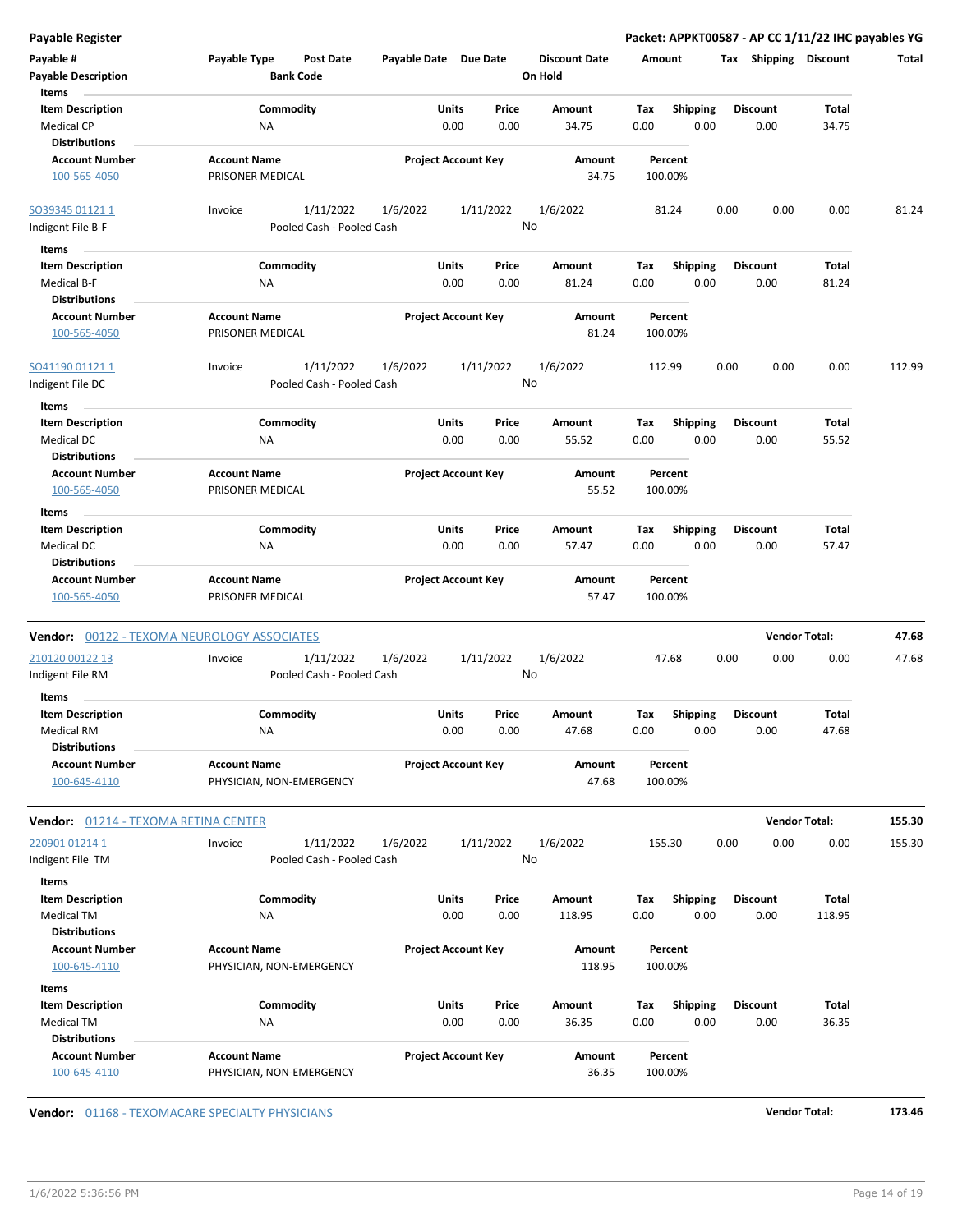| Payable Register                          |                                         |                                      |                       |                            |                                 |          |                    |      |                       |                      | Packet: APPKT00587 - AP CC 1/11/22 IHC payables YG |
|-------------------------------------------|-----------------------------------------|--------------------------------------|-----------------------|----------------------------|---------------------------------|----------|--------------------|------|-----------------------|----------------------|----------------------------------------------------|
| Payable #<br><b>Payable Description</b>   | Payable Type                            | <b>Post Date</b><br><b>Bank Code</b> | Payable Date Due Date |                            | <b>Discount Date</b><br>On Hold | Amount   |                    |      | Tax Shipping Discount |                      | Total                                              |
| SO41322 01168 2                           | Invoice                                 | 1/11/2022                            | 1/6/2022              | 1/11/2022                  | 1/6/2022                        |          | 173.46             | 0.00 | 0.00                  | 0.00                 | 173.46                                             |
| Indigent File BW                          |                                         | Pooled Cash - Pooled Cash            |                       |                            | No                              |          |                    |      |                       |                      |                                                    |
| Items                                     |                                         |                                      |                       |                            |                                 |          |                    |      |                       |                      |                                                    |
| <b>Item Description</b>                   |                                         | Commodity                            |                       | Units<br>Price             | Amount                          | Tax      | <b>Shipping</b>    |      | <b>Discount</b>       | Total                |                                                    |
| <b>Medical BW</b>                         | ΝA                                      |                                      |                       | 0.00<br>0.00               | 81.24                           | 0.00     | 0.00               |      | 0.00                  | 81.24                |                                                    |
| <b>Distributions</b>                      |                                         |                                      |                       |                            |                                 |          |                    |      |                       |                      |                                                    |
| <b>Account Number</b>                     | <b>Account Name</b>                     |                                      |                       | <b>Project Account Key</b> | Amount                          |          | Percent            |      |                       |                      |                                                    |
| 100-565-4050                              | PRISONER MEDICAL                        |                                      |                       |                            | 81.24                           |          | 100.00%            |      |                       |                      |                                                    |
| Items                                     |                                         |                                      |                       |                            |                                 |          |                    |      |                       |                      |                                                    |
| <b>Item Description</b>                   |                                         | Commodity                            |                       | Units<br>Price             | Amount                          | Tax      | <b>Shipping</b>    |      | <b>Discount</b>       | Total                |                                                    |
| <b>Medical BW</b>                         | ΝA                                      |                                      |                       | 0.00<br>0.00               | 26.46                           | 0.00     | 0.00               |      | 0.00                  | 26.46                |                                                    |
| <b>Distributions</b>                      |                                         |                                      |                       |                            |                                 |          |                    |      |                       |                      |                                                    |
| <b>Account Number</b>                     | <b>Account Name</b>                     |                                      |                       | <b>Project Account Key</b> | Amount                          |          | Percent            |      |                       |                      |                                                    |
| 100-565-4050                              | PRISONER MEDICAL                        |                                      |                       |                            | 26.46                           |          | 100.00%            |      |                       |                      |                                                    |
| Items                                     |                                         |                                      |                       |                            |                                 |          |                    |      |                       |                      |                                                    |
| <b>Item Description</b>                   |                                         | Commodity                            |                       | Units<br>Price             | Amount                          | Tax      | <b>Shipping</b>    |      | <b>Discount</b>       | Total                |                                                    |
| <b>Medical BW</b>                         | ΝA                                      |                                      |                       | 0.00<br>0.00               | 65.76                           | 0.00     | 0.00               |      | 0.00                  | 65.76                |                                                    |
| <b>Distributions</b>                      |                                         |                                      |                       |                            |                                 |          |                    |      |                       |                      |                                                    |
| <b>Account Number</b><br>100-565-4050     | <b>Account Name</b><br>PRISONER MEDICAL |                                      |                       | <b>Project Account Key</b> | Amount<br>65.76                 |          | Percent<br>100.00% |      |                       |                      |                                                    |
| Vendor: 01177 - TMC BONHAM HOSPITAL       |                                         |                                      |                       |                            |                                 |          |                    |      |                       | <b>Vendor Total:</b> | 14,249.49                                          |
| 210324 01177 6                            | Invoice                                 | 1/11/2022                            | 1/6/2022              | 1/11/2022                  | 1/6/2022                        | 2,036.11 |                    | 0.00 | 0.00                  | 0.00                 | 2,036.11                                           |
| Indigent File KB                          |                                         | Pooled Cash - Pooled Cash            |                       |                            | No                              |          |                    |      |                       |                      |                                                    |
| Items                                     |                                         |                                      |                       |                            |                                 |          |                    |      |                       |                      |                                                    |
| <b>Item Description</b>                   |                                         | Commodity                            |                       | Units<br>Price             | Amount                          | Tax      | <b>Shipping</b>    |      | <b>Discount</b>       | Total                |                                                    |
| <b>Medical KB</b><br><b>Distributions</b> | <b>NA</b>                               |                                      |                       | 0.00<br>0.00               | 2,036.11                        | 0.00     | 0.00               |      | 0.00                  | 2,036.11             |                                                    |
| <b>Account Number</b>                     | <b>Account Name</b>                     |                                      |                       | <b>Project Account Key</b> | Amount                          |          | Percent            |      |                       |                      |                                                    |
| 100-645-4140                              | HOSPITAL, OUTPATIENT                    |                                      |                       |                            | 2,036.11                        |          | 100.00%            |      |                       |                      |                                                    |
| 210427 01177 5                            | Invoice                                 | 1/11/2022                            | 1/6/2022              | 1/11/2022                  | 1/6/2022                        | 3,696.20 |                    | 0.00 | 0.00                  | 0.00                 | 3,696.20                                           |
| Indigent File JS                          |                                         | Pooled Cash - Pooled Cash            |                       |                            | No                              |          |                    |      |                       |                      |                                                    |
| Items                                     |                                         |                                      |                       |                            |                                 |          |                    |      |                       |                      |                                                    |
| <b>Item Description</b>                   |                                         | Commodity                            |                       | Units<br>Price             | Amount                          | Tax      | <b>Shipping</b>    |      | Discount              | <b>Total</b>         |                                                    |
| Medical JS                                | ΝA                                      |                                      |                       | 0.00<br>0.00               | 3,696.20                        | 0.00     | 0.00               |      | 0.00                  | 3,696.20             |                                                    |
| <b>Distributions</b>                      |                                         |                                      |                       |                            |                                 |          |                    |      |                       |                      |                                                    |
| <b>Account Number</b>                     | <b>Account Name</b>                     |                                      |                       | <b>Project Account Key</b> | Amount                          |          | Percent            |      |                       |                      |                                                    |
| 100-645-4130                              | HOSPITAL, INPATIENT                     |                                      |                       |                            | 3,696.20                        |          | 100.00%            |      |                       |                      |                                                    |
|                                           |                                         |                                      |                       |                            |                                 |          |                    |      |                       |                      |                                                    |
| 220901 01177 3                            | Invoice                                 | 1/11/2022                            | 1/6/2022              | 1/11/2022                  | 1/6/2022<br>No                  |          | 416.62             | 0.00 | 0.00                  | 0.00                 | 416.62                                             |
| Indigent File TM                          |                                         | Pooled Cash - Pooled Cash            |                       |                            |                                 |          |                    |      |                       |                      |                                                    |
| Items                                     |                                         |                                      |                       |                            |                                 |          |                    |      |                       |                      |                                                    |
| <b>Item Description</b>                   |                                         | Commodity                            |                       | Units<br>Price             | Amount                          | Tax      | <b>Shipping</b>    |      | <b>Discount</b>       | Total                |                                                    |
| <b>Medical TM</b><br><b>Distributions</b> | <b>NA</b>                               |                                      |                       | 0.00<br>0.00               | 416.62                          | 0.00     | 0.00               |      | 0.00                  | 416.62               |                                                    |
| <b>Account Number</b>                     | <b>Account Name</b>                     |                                      |                       | <b>Project Account Key</b> | Amount                          |          | Percent            |      |                       |                      |                                                    |
| 100-645-4140                              | HOSPITAL, OUTPATIENT                    |                                      |                       |                            | 416.62                          |          | 100.00%            |      |                       |                      |                                                    |
|                                           |                                         |                                      |                       |                            |                                 |          |                    |      |                       |                      |                                                    |
| <u>221103 01177 1</u>                     | Invoice                                 | 1/11/2022                            | 1/6/2022              | 1/11/2022                  | 1/6/2022                        | 1,475.75 |                    | 0.00 | 0.00                  | 0.00                 | 1,475.75                                           |
| Indigent File AR                          |                                         | Pooled Cash - Pooled Cash            |                       |                            | No                              |          |                    |      |                       |                      |                                                    |
|                                           |                                         |                                      |                       |                            |                                 |          |                    |      |                       |                      |                                                    |
| Items<br><b>Item Description</b>          |                                         | Commodity                            |                       | Units<br>Price             | Amount                          | Tax      | <b>Shipping</b>    |      | <b>Discount</b>       | Total                |                                                    |
| <b>Medical AR</b>                         | ΝA                                      |                                      |                       | 0.00<br>0.00               | 1,475.75                        | 0.00     | 0.00               |      | 0.00                  | 1,475.75             |                                                    |
| <b>Distributions</b>                      |                                         |                                      |                       |                            |                                 |          |                    |      |                       |                      |                                                    |
| <b>Account Number</b>                     | <b>Account Name</b>                     |                                      |                       | <b>Project Account Key</b> | Amount                          |          | Percent            |      |                       |                      |                                                    |
| 100-645-4140                              | HOSPITAL, OUTPATIENT                    |                                      |                       |                            | 1,475.75                        |          | 100.00%            |      |                       |                      |                                                    |
| SO09387 01177 2                           | Invoice                                 | 1/11/2022                            | 1/6/2022              | 1/11/2022                  | 1/6/2022                        |          | 50.88              | 0.00 | 0.00                  | 0.00                 | 50.88                                              |
| Indigent File RP                          |                                         | Pooled Cash - Pooled Cash            |                       |                            | No                              |          |                    |      |                       |                      |                                                    |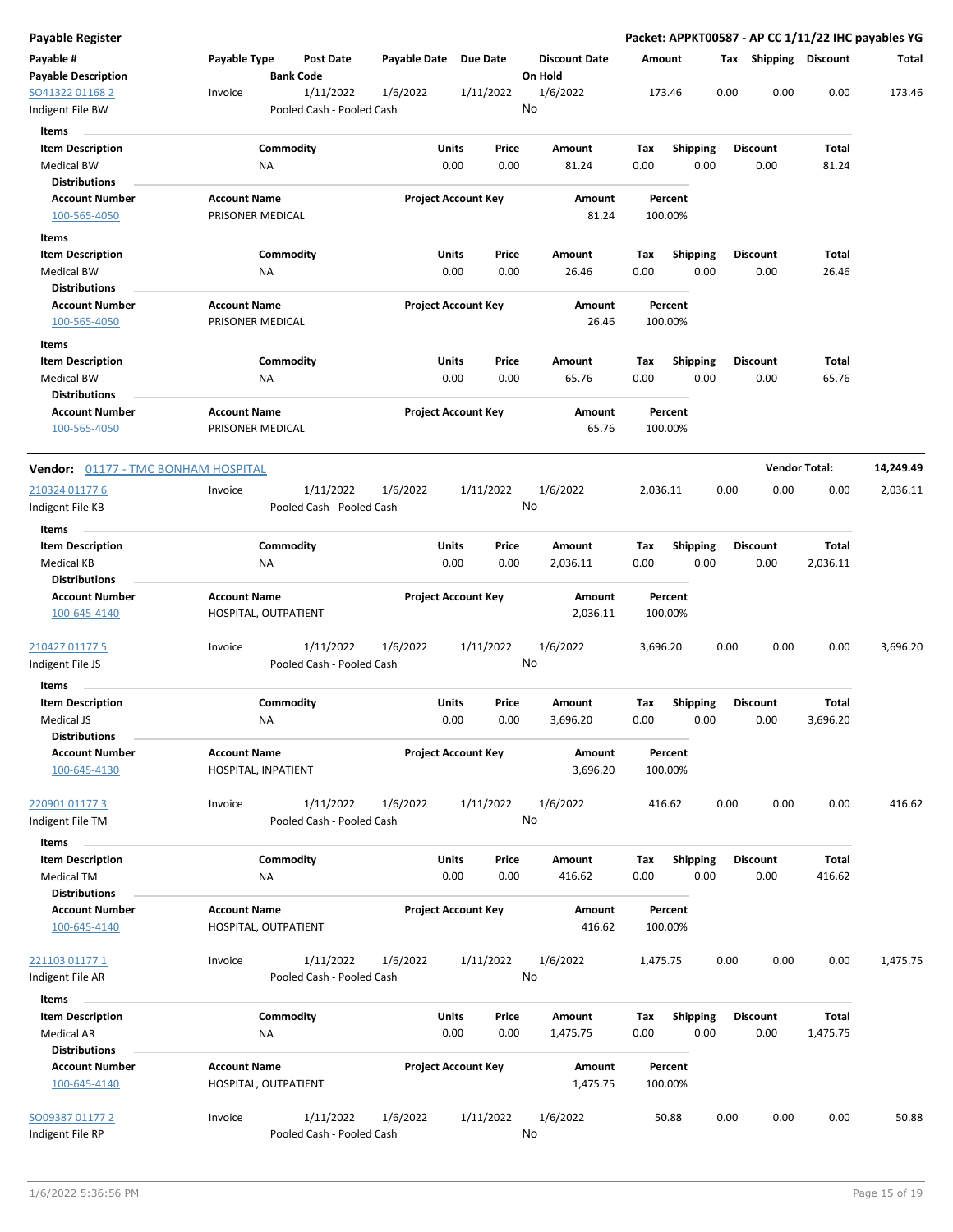| <b>Payable Register</b>                                              |                                                      |          |                                                  |                                 | Packet: APPKT00587 - AP CC 1/11/22 IHC payables YG |                         |                          |              |
|----------------------------------------------------------------------|------------------------------------------------------|----------|--------------------------------------------------|---------------------------------|----------------------------------------------------|-------------------------|--------------------------|--------------|
| Payable #<br><b>Payable Description</b>                              | Payable Type<br><b>Post Date</b><br><b>Bank Code</b> |          | Payable Date Due Date                            | <b>Discount Date</b><br>On Hold | Amount                                             | Tax Shipping Discount   |                          | <b>Total</b> |
| Items<br><b>Item Description</b><br><b>Medical RP</b>                | Commodity<br>NA                                      |          | Units<br>Price<br>0.00<br>0.00                   | Amount<br>50.88                 | Tax<br><b>Shipping</b><br>0.00<br>0.00             | <b>Discount</b><br>0.00 | <b>Total</b><br>50.88    |              |
| <b>Distributions</b><br><b>Account Number</b><br>100-565-4050        | <b>Account Name</b><br>PRISONER MEDICAL              |          | <b>Project Account Key</b>                       | Amount<br>50.88                 | Percent<br>100.00%                                 |                         |                          |              |
| SO18133 01177 4<br>Indigent File RB                                  | 1/11/2022<br>Invoice<br>Pooled Cash - Pooled Cash    | 1/6/2022 | 1/11/2022                                        | 1/6/2022<br>No                  | 368.71                                             | 0.00<br>0.00            | 0.00                     | 368.71       |
| Items                                                                |                                                      |          |                                                  |                                 |                                                    |                         |                          |              |
| <b>Item Description</b><br><b>Medical RB</b><br><b>Distributions</b> | Commodity<br>ΝA                                      |          | Units<br>Price<br>0.00<br>0.00                   | Amount<br>368.71                | <b>Shipping</b><br>Tax<br>0.00<br>0.00             | <b>Discount</b><br>0.00 | Total<br>368.71          |              |
| <b>Account Number</b><br>100-565-4050                                | <b>Account Name</b><br>PRISONER MEDICAL              |          | <b>Project Account Key</b>                       | Amount<br>368.71                | Percent<br>100.00%                                 |                         |                          |              |
| SO19103 01177 2<br>Indigent File KA                                  | 1/11/2022<br>Invoice<br>Pooled Cash - Pooled Cash    | 1/6/2022 | 1/11/2022                                        | 1/6/2022<br>No                  | 5,053.40                                           | 0.00<br>0.00            | 0.00                     | 5,053.40     |
| Items                                                                |                                                      |          |                                                  |                                 |                                                    |                         |                          |              |
| <b>Item Description</b><br>Medical KA                                | Commodity<br>ΝA                                      |          | Units<br>Price<br>0.00<br>0.00                   | Amount<br>5,053.40              | <b>Shipping</b><br>Tax<br>0.00<br>0.00             | <b>Discount</b><br>0.00 | <b>Total</b><br>5,053.40 |              |
| <b>Distributions</b><br><b>Account Number</b><br>100-565-4050        | <b>Account Name</b><br>PRISONER MEDICAL              |          | <b>Project Account Key</b><br>Amount<br>5,053.40 |                                 | Percent<br>100.00%                                 |                         |                          |              |
| SO24181 01177 1<br>Indigent File JS                                  | 1/11/2022<br>Invoice<br>Pooled Cash - Pooled Cash    | 1/6/2022 | 1/11/2022                                        | 1/6/2022<br>No                  | 352.80                                             | 0.00<br>0.00            | 0.00                     | 352.80       |
| Items                                                                |                                                      |          |                                                  |                                 |                                                    |                         |                          |              |
| <b>Item Description</b>                                              | Commodity                                            |          | Units<br>Price                                   | Amount                          | Shipping<br>Tax                                    | <b>Discount</b>         | Total                    |              |
| Medical JS<br><b>Distributions</b>                                   | <b>NA</b>                                            |          | 0.00<br>0.00                                     | 352.80                          | 0.00<br>0.00                                       | 0.00                    | 352.80                   |              |
| <b>Account Number</b><br>100-565-4050                                | <b>Account Name</b><br>PRISONER MEDICAL              |          | <b>Project Account Key</b>                       | Amount<br>352.80                | Percent<br>100.00%                                 |                         |                          |              |
| SO35884 01177 1<br>Indigent File DT Jr                               | 1/11/2022<br>Invoice<br>Pooled Cash - Pooled Cash    | 1/6/2022 | 1/11/2022                                        | 1/6/2022<br>No                  | 536.87                                             | 0.00<br>0.00            | 0.00                     | 536.87       |
| Items                                                                |                                                      |          |                                                  |                                 |                                                    |                         |                          |              |
| <b>Item Description</b><br>Medical DT Jr                             | Commodity<br>NA                                      |          | Units<br>Price<br>0.00<br>0.00                   | Amount<br>536.87                | <b>Shipping</b><br>Tax<br>0.00<br>0.00             | <b>Discount</b><br>0.00 | Total<br>536.87          |              |
| <b>Distributions</b><br><b>Account Number</b><br>100-565-4050        | <b>Account Name</b><br>PRISONER MEDICAL              |          | <b>Project Account Key</b>                       | Amount<br>536.87                | Percent<br>100.00%                                 |                         |                          |              |
| SO40918 01177 1<br>Indigent File DR                                  | 1/11/2022<br>Invoice<br>Pooled Cash - Pooled Cash    | 1/6/2022 | 1/11/2022                                        | 1/6/2022<br>No                  | 262.15                                             | 0.00<br>0.00            | 0.00                     | 262.15       |
| Items                                                                |                                                      |          |                                                  |                                 |                                                    |                         |                          |              |
| <b>Item Description</b><br>Medical DR<br><b>Distributions</b>        | Commodity<br>NA                                      |          | Units<br>Price<br>0.00<br>0.00                   | Amount<br>262.15                | <b>Shipping</b><br>Tax<br>0.00<br>0.00             | <b>Discount</b><br>0.00 | Total<br>262.15          |              |
| <b>Account Number</b><br>100-565-4050                                | <b>Account Name</b><br>PRISONER MEDICAL              |          | <b>Project Account Key</b>                       | Amount<br>262.15                | Percent<br>100.00%                                 |                         |                          |              |
| Vendor: 01230 - Urbanczyk Ortho, PLLC                                |                                                      |          |                                                  |                                 |                                                    |                         | <b>Vendor Total:</b>     | 1,044.36     |
| 210118 01230 2                                                       | 1/11/2022<br>Invoice                                 | 1/6/2022 | 1/11/2022                                        | 1/6/2022                        | 1,044.36                                           | 0.00<br>0.00            | 0.00                     | 1,044.36     |

Indigent File GY **Pooled Cash - Pooled Cash** 

No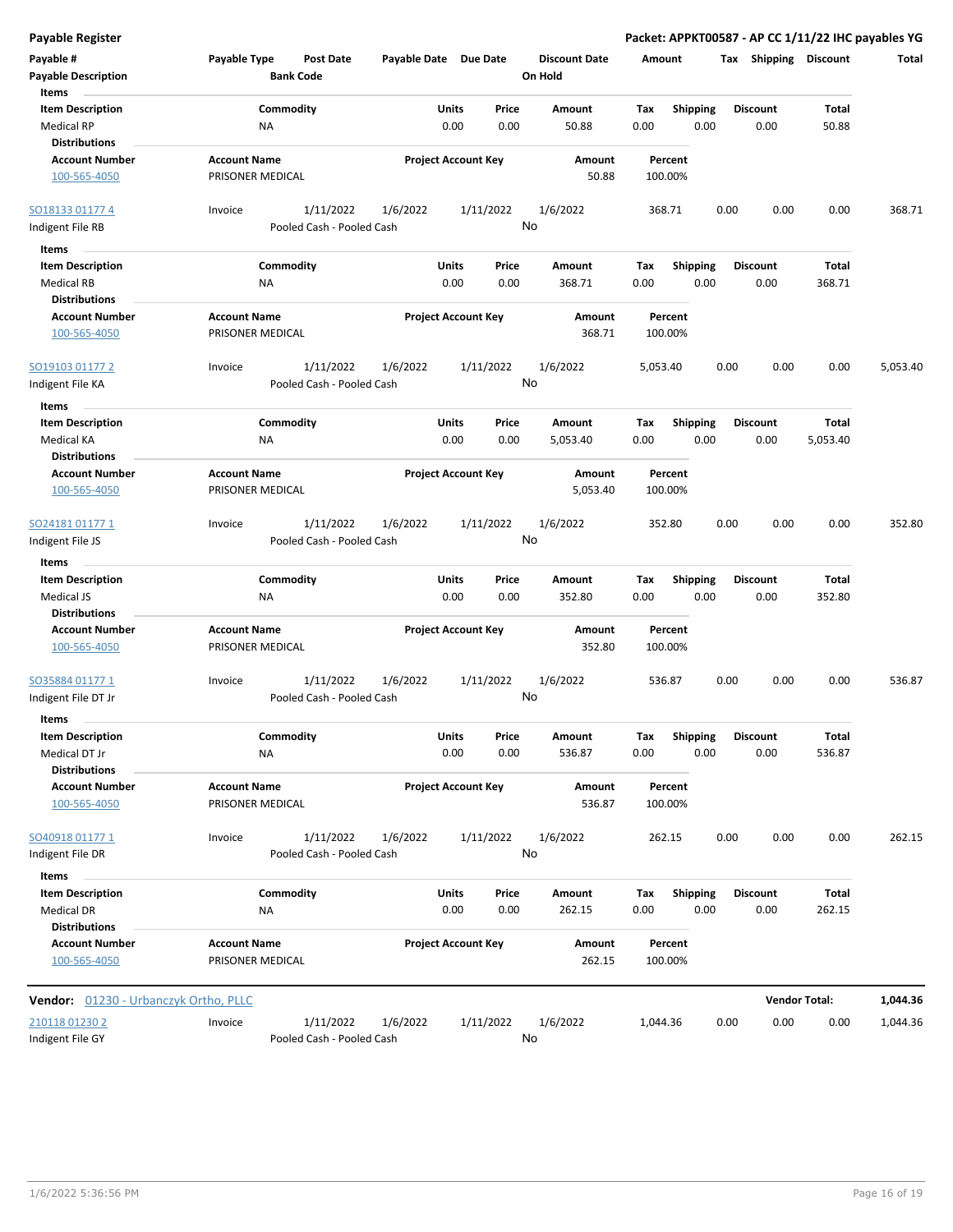| Payable #                  | <b>Payable Type</b>      | <b>Post Date</b> | <b>Pavable Date</b>        | <b>Due Date</b> |  | <b>Discount Date</b> | Amount |                 | Tax | <b>Shipping</b> | Discount | Total |
|----------------------------|--------------------------|------------------|----------------------------|-----------------|--|----------------------|--------|-----------------|-----|-----------------|----------|-------|
| <b>Payable Description</b> | <b>Bank Code</b>         |                  | On Hold                    |                 |  |                      |        |                 |     |                 |          |       |
| <b>Items</b>               |                          |                  |                            |                 |  |                      |        |                 |     |                 |          |       |
| <b>Item Description</b>    | Commoditv                |                  | Units                      | Price           |  | Amount               | Tax    | <b>Shipping</b> |     | <b>Discount</b> | Total    |       |
| <b>Medical GY</b>          | <b>NA</b>                |                  | 0.00                       | 0.00            |  | 1,044.36             | 0.00   | 0.00            |     | 0.00            | 1,044.36 |       |
| <b>Distributions</b>       |                          |                  |                            |                 |  |                      |        |                 |     |                 |          |       |
| <b>Account Number</b>      | <b>Account Name</b>      |                  | <b>Project Account Key</b> |                 |  | Amount               |        | Percent         |     |                 |          |       |
| 100-645-4110               | PHYSICIAN, NON-EMERGENCY |                  |                            |                 |  | 1,044.36             |        | 100.00%         |     |                 |          |       |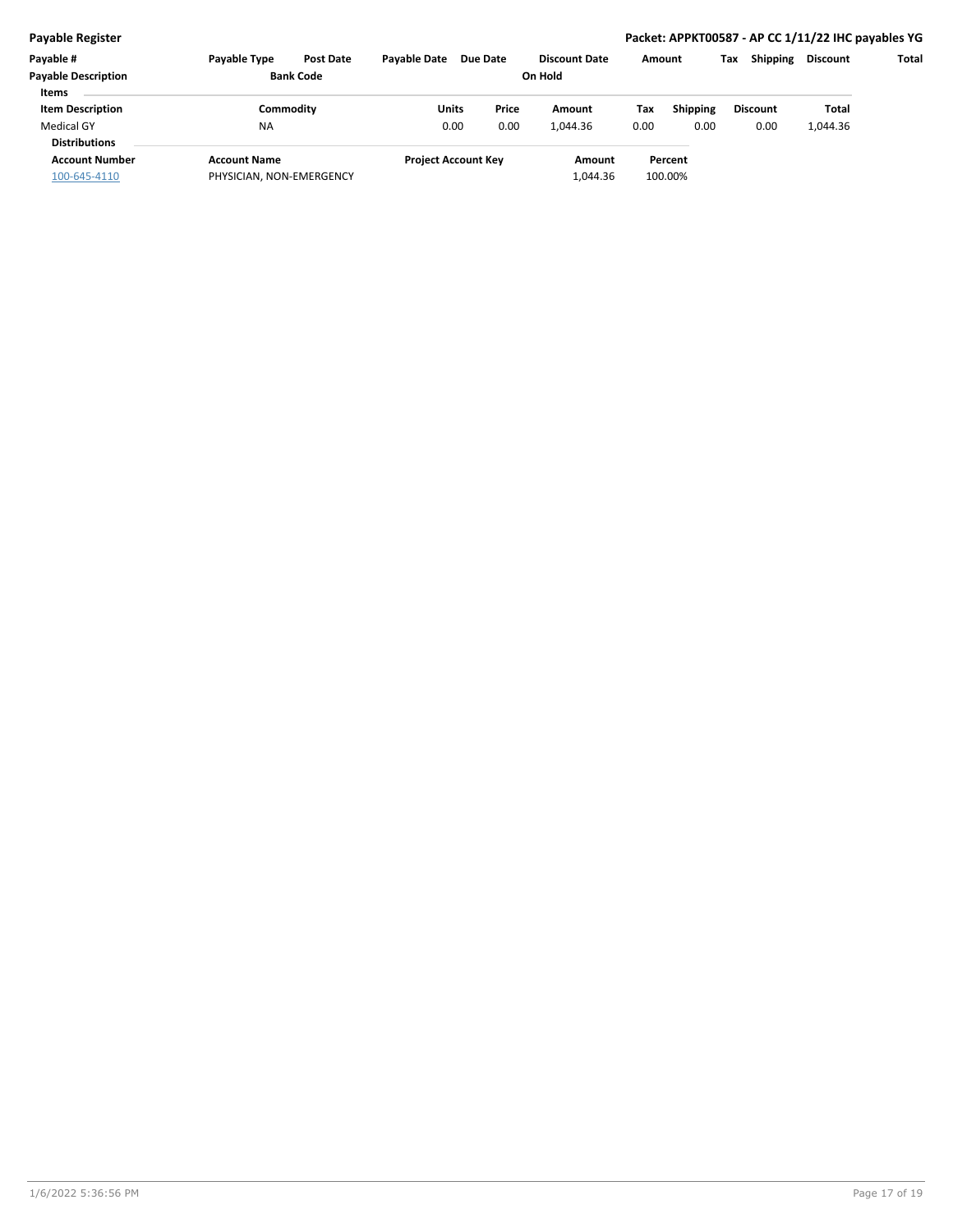## Payable Summary

| Type    | Count               | Gross     | Tax  | Shipping | <b>Discount</b> | Total     | <b>Manual Payment</b> | <b>Balance</b> |
|---------|---------------------|-----------|------|----------|-----------------|-----------|-----------------------|----------------|
| Invoice | bb                  | 20.341.04 | 0.00 | 0.00     | 0.00            | 20.341.04 | 0.00                  | 20.341.04      |
|         | <b>Grand Total:</b> | 20.341.04 | 0.00 | 0.00     | 0.00            | 20,341.04 | 0.00                  | 20.341.04      |